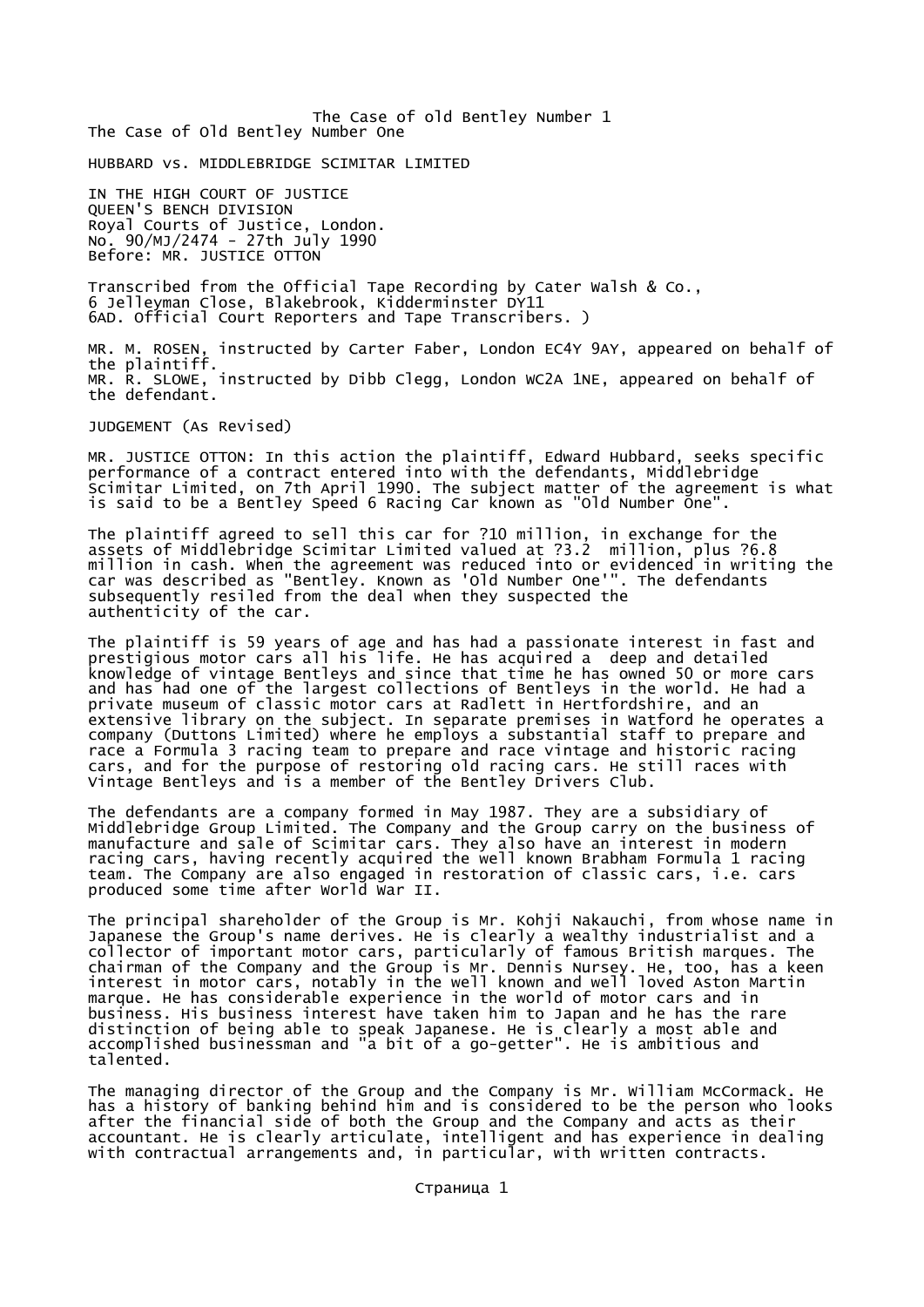The Case of old Bentley Number 1 However, the principal character in this action is not the larger than life Edward Hubbard or the ambitious and thrusting Japanese speaking Dennis Nursey. It is two tons of motor car referred to throughout as Old Number One, and it is the integrity, provence and pedigree of this vehicle which have been under scrutiny.

It was produced for my inspection in Lincoln's Inn. It looked beautiful and the magic and sheer power of its engine evoked excitement and nostalgic memories of the past; but looks and sounds are not everything. The defendants maintain that it is not worth to bear the name Old Number One.

Between 1921 and 1930 W.A. Bentley, the founder of Bentley Motor Cars, took a passionate interest in motor racing. To many, even today, motor racing in the 20s and 30s was the Golden Era. The rapid progress in mechanical engineering during and after the first world war brought together a remarkable fraternity of drivers, engineers, industrialists and enthusiasts who all shared a passion for racing cars. Drivers were legendary -- Captain Babe Barnato, Kitson, Sammy Davies, Sir Henry Birkin, Clive and James Dunfee to name a few of the "The Bentley Boys" as they were known. Wally Hassan and Nobby Clarke and others were the master mechanics and expert engineers who developed the racing car to the limits of technology, science and the state of the art of their day, and who had to satisfy the insatiable demand of the drivers for ever faster motor cars.

They strove to be, and were, world beaters particularly on two circuits -- Le Mans and Brooklands.

Origin

The car, which was later to be known as Old Number One, started life when it was selected at random from the Standard Six production line in preparation as the Bentley team entry for the 1929 Le Mans race. At that stage it was technically known as a rolling chassis, consisting of a chassis or chassis frame, an engine, steering column, suspension and wheels. It bore the chassis number LB2332 and the engine number LB2336. It was taken to the racing shop where it was stripped down and rebuilt to a higher specification by Wally Hassan, the master mechanic, and others.

It was the second Speed Six to be built. It had a six cylinder, 6+ litre engine, with a non-detachable head in the form of a conventional internal combustible engine. The precise specifications to which the car was built appears at pages 49 to 50 of Mr. Hay's authoritative book: "Bentley, the Vintage Years 1919 - 1931".

It was fitted with a four seater Van den Plas open body. After the successes at Le Mans of the 3 litre and 4+ litre cars, much was expected of it. At Le Mans in 1927 the 3 litre Bentley had won at a speed of 61.35 miles per hour. In 1928 in a 4+ litre affectionately known as Old Mother Gun, Captain Barnato with his co-driver Rubin had won at a speed of 69.11 miles per hour.

On 24th April 1929 the car was registered bearing the registration number MT 34484. The car that I saw bears this registration number today.

Racing History

The racing history of the car began at Brooklands in the Double twelve race in 1929, so-called because the race was run in two successive twelve hour daylight periods. In the interval the cars were locked up for the night. It did not complete the race, in cicumstances of some mystery but probably because it suffered from a defective dynamo. In 1929 it entered the La Mans race and because its engine capacity of 6+litres was the largest in the field it was assigned the race number of No. 1. It was driven by Captain Barnato and his co-driver was Sir Henry Birkin.

At page 264 of Mr. Hay's book there is a short description of the race as follows:

 "The Speed Six, driven by Birkin, was first away on the flagfall and apart from the problems with shifting ballast on the Clement Chausan 4? litre and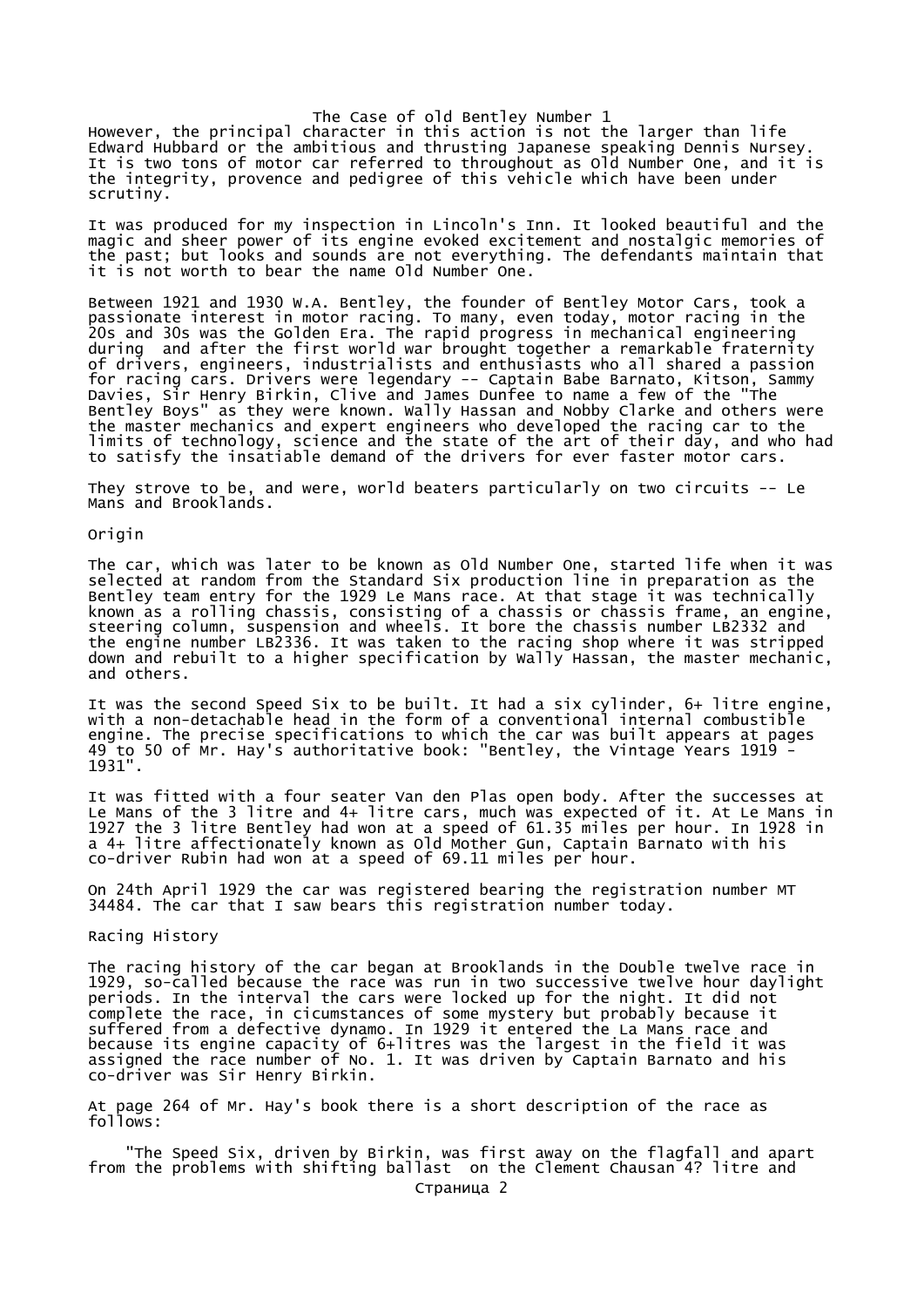the retirement of the Earl of Howe in No. 11 with magneto trouble, the four Bentleys held the first four places virtually from beginning to end. At one point the Chrysler of Stoffel and Benoir reached third place but gradually

the American challenge faded and W.O. (I.e. W.O. Bentley) reduced the speed of all cars to a fast tour. W.O.'s policy of not showing the potential of

the cars irked the drivers. Jack Dunfee stopped at the pits and said I say, W.O., do

 you want me to get out and push the bloody thing? I've just stopped and had a drink at the Hippodrome', and he had one too. Shortly before 4 p.m. the cars slowed, formed up in line astern and at flagfall the victorious team cruised over the in finishing order: No.1, No.9, No.10, No.8, all Bentleys."

Some cruise! The speed was 73.62 miles per hour.

The cars in those days were driven back to England through France, via Paris, and one can imagine the victorious scenes which greeted the cars on their route back. They were driven by the engineers and mechanics. When they arrived at Cricklewood they were examined in length and depth.

As Mr. Hay in his expert's report says,

 "It is important to realize that racing cars are invariably changed during their careers, to incorporate improvements and modifications, and because of hard use and accidents. This was effectively summarized by Nobby Clarke,

head of the racing shop 1926 - 1929 and team manager at La Mans between 1926 - 1930 as follows in 1974: One must realize that the

international reputation of the Company was at stake, and there had to be no mistakes

 made, by me or anyone else in authority. We therefor changed bits and pieces under racing conditions which under normal conditions could have been

 allowed to run on. Remember that once the starter's flag has dropped, it is too late to think I wish that I'd changed this or that'".

The plaintiff's experts, Mr. Hay and Mr. Guppy, with the aid of a remarkable series of photographs, the Bentley stripping records and service records, have been able to trace the way the car changed between each race, often significantly. Bentley Motors incorporated bits to latest specification when these were available. The changes are largely non-contentious between the parties and thus I can set them out in summary form.

Within a matter of weeks after participating in the Double Twelve race on 10th May, photographs taken in June 1929 show the Van den Plas body cut away for the driver's elbow was deepened. The body catches and straps had been changed; the petrol tank bar at the rear changed and Lucas headlamps substituted for Smiths. The chassis fairings had been removed and the handbrake changed to cable and adjuster pattern. It was essentially in this form that it arrived at Le Mans where it is noted that two horns had been added to the front. The fishtail exhausts required to placate the residents in the vicinity of Brooklands had been removed and a straight-through exhaust system substituted. It was in this form that it won the race at Le Mans.

A fortnight later, on 29th June, it was back at Brooklands for the 6 hours race. The back axle internals had been renewed along with the exhaust valves, and all the valves springs and rear drums. The Smith headlamps had been refitted and the former bonnet straps had again been changed. It won at 75.88 miles per hour and suffered slight damage.

Within a fortnight it had been modified and prepared for the Irish Grand Prix at Phoenix Park. The back axle internals had been removed; the fishtail had been refitted to the exhaust; the windscreen removed and aero-screens fitted direct to the body. In this form it took second place.

On 17th August 1929 it was ready for the Isle of Man TT Race. The fishtails were removed and a ballast bar added to the front of the chassis. Unfortunantly the car crashed, suffering damage to the front end of the chassis, front axle, shock absorbers and brackets. The bonnet and magneto were replaced.

Even so, by 12th October 1929 it was ready for the 500 miles race at Brooklands. Страница 3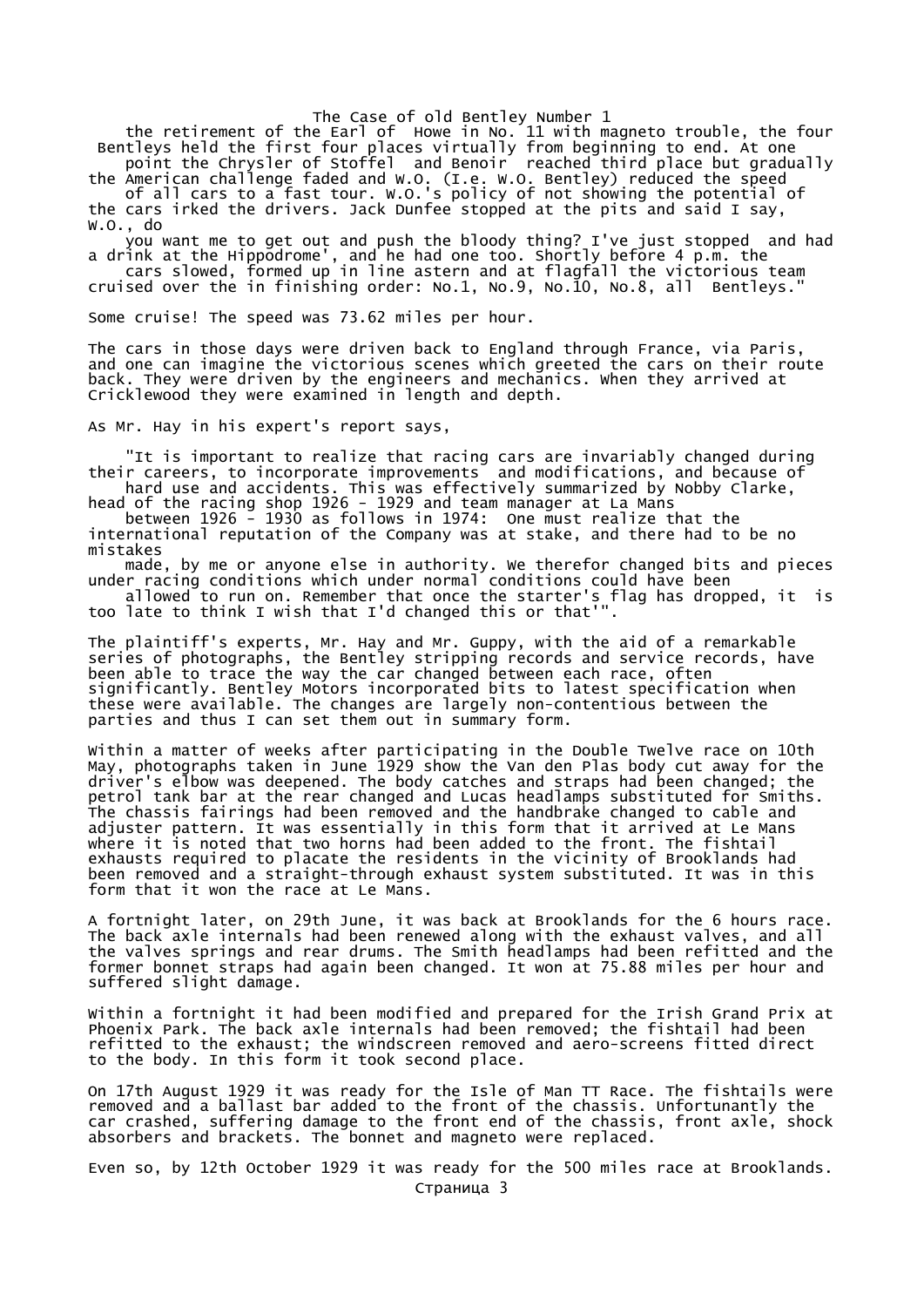A new 600 cylinder pattern differential and spicer shaft had been fitted. The car was rebodied -- the four seater Van de Plas was removed and replaced by a two seater form with fintail or fishtail, new petrol tank and a fly-off handbrake had been fitted direct to a compensator. The gear lever was cranked outside the body with no reverse catch. The car in this form took second place.

Thus by the end of the 1929 season the car was overdue for a major overhaul. This must have taken a considerable period of time because there are no photographs between October 1929 and June 1930 when the car was entered for the Le Mans. In the intervening period two new Speed 6's were built to a new 1930 specification and the 1929 winner was similarly rebuilt. It is common ground between the experts and accepted by the defense that of the 1929 Le Mans winner possibly only the pedal shaft and the compensator survive.

The records reveal that the 4? litre pattern differential was over stressed so the standard production 6? litre differential was fitted with standard spicer shaft. The chassis frame was replaced, along with the front axle beam. A new gear box of the D Type, along with a new differential and spicer shaft were installed. Bracing across the front of the frame was changed. The Hartford friction shock absorbers were deleted and replaced by twin hydraulic Bentley and Drapers. It seems likely that the steering column was changed as well. There was a modified crankcase to accommodate the Bosch starter. Thus it can be seen that the 1930 car was very different from the 1929 car both in appearance and specification.

This Speed 6 did not race at the Double Twelve Race at Brooklands. However, Captain Barnato and Clement drove another 6? litre and clocked the astonishing speed of 86.68 mph. Old Number One was being prepared for the Le Mans race along with two other Speed 6's.

The changes in the car can be readily seen from the series of photographs taken before and during the race. The car was again driven by Captain Woolf Barnarto. There was a formidable challenge from a supercharged 7 litre Mercedes Benz. Because of the Mercedes Benz' larger engine capacity it was assigned the No. 1 race number. The next three numbers were assigned to the three Bentley Speed 6's because they were of 6? litre capacity, and No. 4 was assigned to the car bearing chassis number LB2332. Thus it was racing as No. 4.

Again, the account is of interest. The cars went off to a good start and the Mercedes driven by Karachiola and Berner did extremely well in early stages. Bentleys suffered some misfortune. However, the account reveals:

 "The chase, though, was still on with Barnato taking over from Kitston with orders to push the Mercedes hard.

 Barnato finally took the lead on the 36th lap, pushing the Mercedes into using the clutch engaged supercharger all

 the time, the whine of which could be heard all the way round the track. It was well known that too much use of

 the supercharger would blow the Mercedes engine and Barnato was playing his part to perfection. The Mercedes

 led again on lap 37 and then the Bentley on lap 40, then the Mercedes again on No. 4's pit stop and handover to

 Kitston. The Mercedes came in to refuel on the 46th lap with Berner taking over for a brilliant spell in the dark to

 regain on the 59th lap, but this last effort heralded the demise of the Mercedes challenge. The reason, though,

 remains unclear to this day. The motor noted that the Mercedes had been suffering from weakening brakes and

 that flickering of the oil pressure gauge had been causing concern. Eton, in one of the Talbots, passed the

Mercedes on one part of the course and noticed how powerful its headlamps were shortly before its retirement on

 the 82nd lap due to the battery being completely discharged. The failure of the Mercedes to respond to

 push-starting, coupled with W.O.'s mention of water pouring from a blown gasket suggests there was more to the

 Mercedes retirement than met the eye, and Karachiola and Berner told W.O. that their schedule, based on the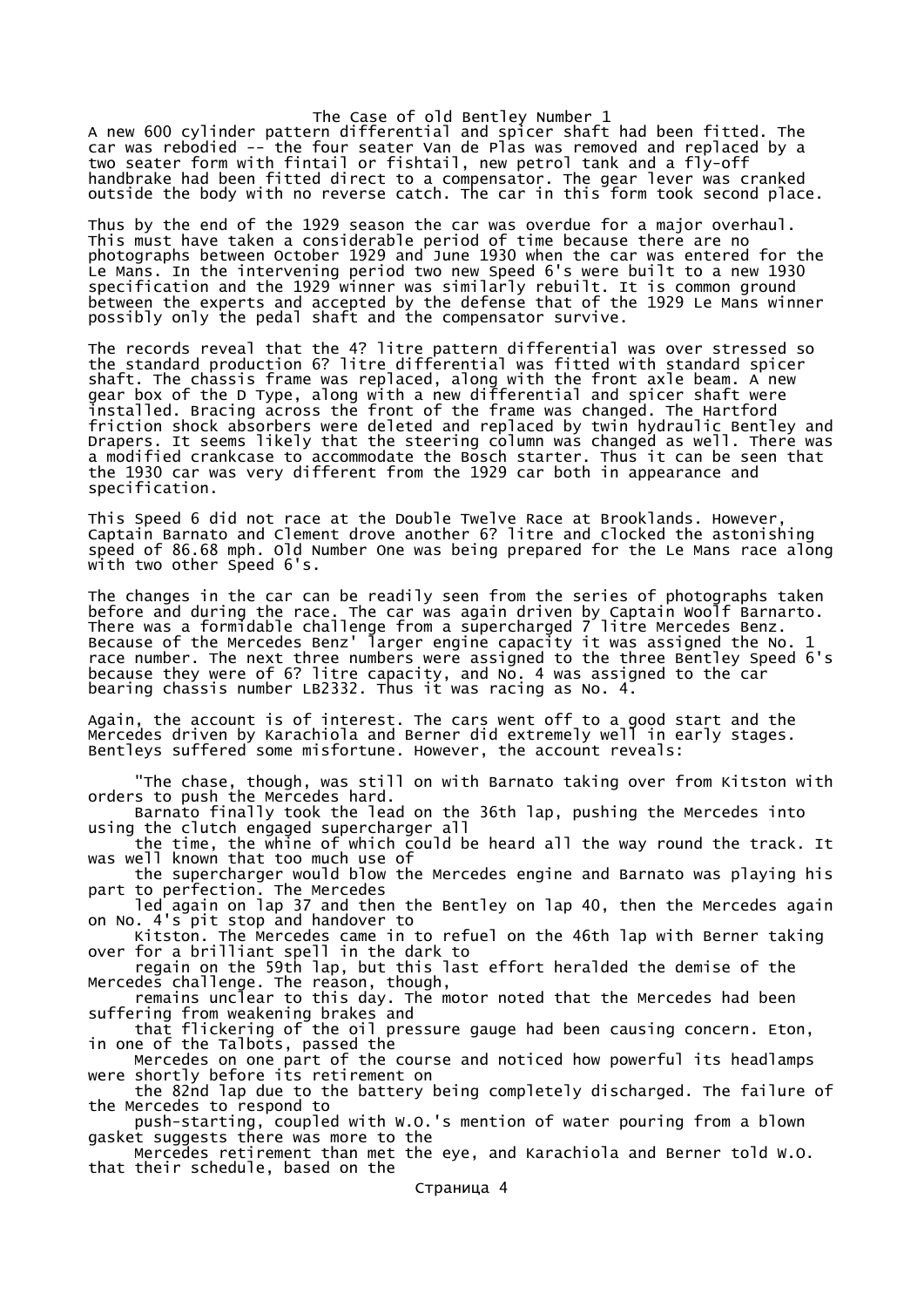1929 Speed 6 performance, gave them a lead of a whole lap at that point - a vindication of W.O.'s policy of not

revealing his hand unnecessarily.

The rest of the race was inevitably something of an anti-climax. W.O.

reduced the speed of the six Speed 6's to a fast tour with the Dangerfield car third and Birkin fourth. The two Stutzes (American cars) retired, one catching

 fire and the other with a deranged back axle. During the night Ramponi suffered from a fever and visions and

 could be persuaded to drive for a lap with only the greatest difficulty in order to meet the regulations. Of the

 Blowers (i.e. the Bentleys with superchargers), Birkin retired just before noon with a broken valve followed

 shortly by Dangerfield with a collapsed piston, a very stout effort having driven single-handed for ten hours. Thus

 it was that Old Number One Speed 6 led GF8507 over the line at 4 p.m. for the fifth and final Bentley win at Le

 Mans. The two Speed 6's also took first and second places in the Rudge Whitworth Biennial Cup with

 performance indices of 1.172 and 1.33 respectively. The British triumph was completed by the 2.3 Talbots which

finished third and forth on distance and formula."

No-one has suggested that this car which won the 1930 Le Mans was a new car, merely that it was a metamorphosis from the 1929 car. The 1930 car was a continuous process and an evolutionary stage of the car's development. The modifications were clearly justified by the win and the increased average speed of 76.88 mph.

After this race Bentley Motors retired from racing and the car passed to Captain Barnato as his private motor car. Captain Barnato was a rich man and had many cars, including several Bentleys, but he always regarded MT3484 as his racing car. The registration book shows the alteration in ownership.

Shortly afterwards it was noted that there was a change to the windscreen and a standard exhaust system with silencer had been added.

Following its success at Le Mans it was prepared for the 500 miles race in October at Brooklands in 1931. The parts changed included the clutch stop, clutch shaft and linings, the offside stub axle with kingpin bearings, hubsteering arm, brake shoes and track rod. Five new main bearings and crankcase were fitted. For this race the Le Mans body was removed and replaced by the racing two-seater with its petrol tank.

From the photographs taken at Brooklands in October , further changes can also be observed. Double acting Bentley and Draper hydraulic shock absorbers had been installed to the rear along with additional inboard Hartfords friction absorbers. A horizontal mesh radiator stone guard had been added. A fly-off handbrake had been mounted on the compensator. The radiator had been lowered, and various other less significant or visible modifications which I need not set out.

The result of this race was a resounding victory. The development had increased its speed to 118.39 -- nearly 9% increase on its previous year's performance.

At this stage I must refer to the evidence of Mr. Walter Hassan. He is now 85 years of age. He is a most remarkable man. He is acknowledged as being the master mechanic who looked after and ministered to and I have no doubt cherished the racing cars of the Bentley team, and in particular the Speed 6's. He gave me a short description of his life in mechanical engineering and he must have a reputation second to none. At least in this country if not outside it.

He told me that in 1930 Barnato, who was the Chairman of Bentley, asked Hassan if he would join Barnato to look after his team of cars. He was well familiar with what had happened to the car which had won Le Mans twice. Mr. Hassan was part of the team which had prepared the car for Le Mans on both occasions. I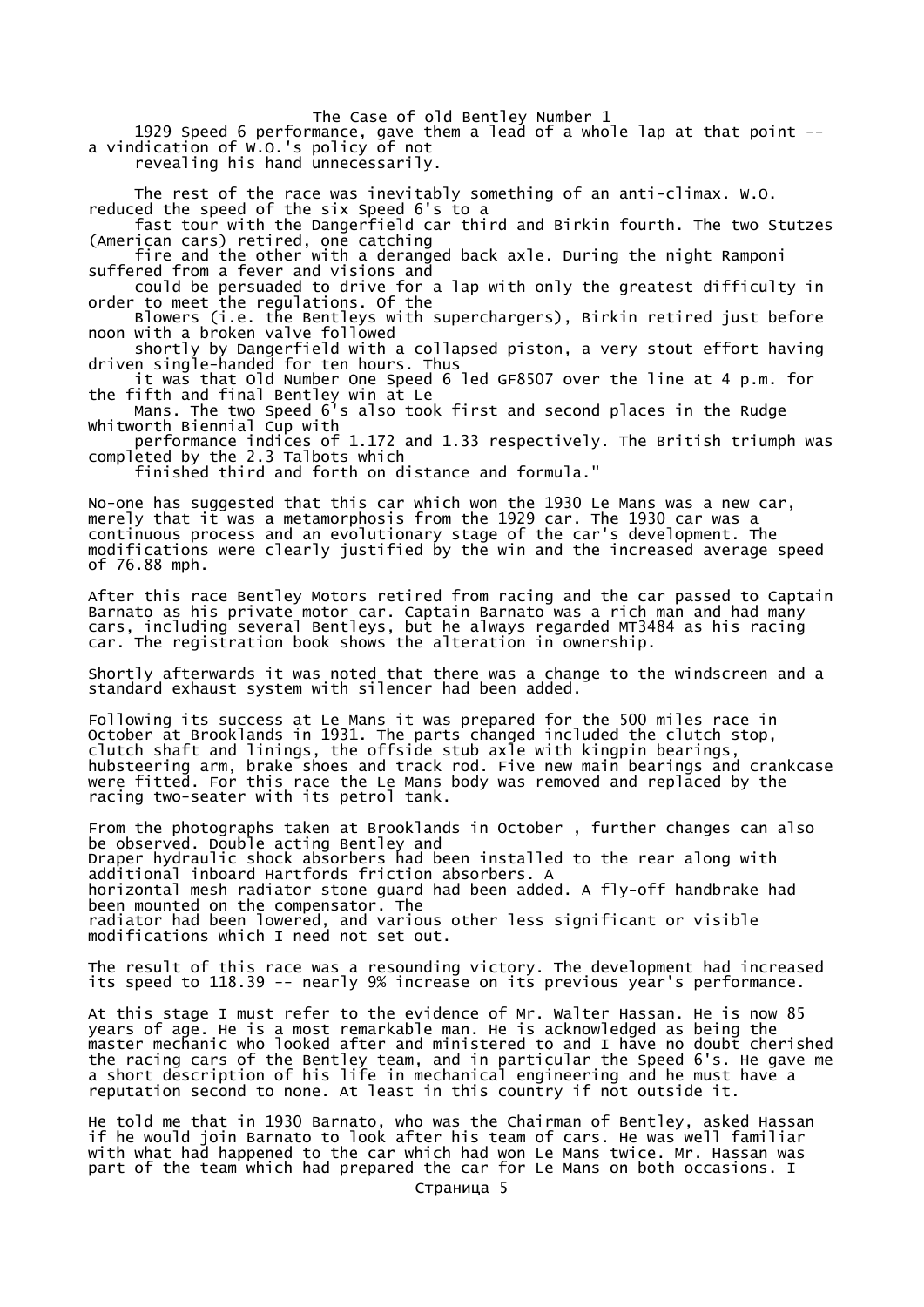The Case of old Bentley Number 1 accept that Mr. Hassan and Captain Barnato considered that the same car had won both races. Captain Barnato having retired from racing himself, still took an active interest in the car. MT3884 was registered in his name in the log book on 5th July 1930. I am satisfied that after the 1931 500 mile race Captain Barnato asked Hassan to rebuild the car with whatever he thought was necessary to bring it up to a condition whereby it could race for several more years.

There was a fire in 1932 at Arden Run, the country seat of Captain Barnato where he kept his motor cars, and was the center of activity both socially and otherwise for the Bentley Boys. As a result, the rebuild could not take place at Arden Run and it was conducted in a used garage in Mayfair, again owned by Captain Barnato.

Mr. Hassan started with a 4+ litre chassis frame which was stronger than the old 6.5 litre because it was feared that it would break or crack. Mr. Hassan told me that he used all the existing parts of the older car -- that is the radiator, the clutch, the gear box, the axles, the scuttle, the electrical equipment and pedals, as Mr. Hassan said in terms, "and we finished it up in the form it is now. It was ready for the 500 miles race in that September but Captain Barnato thought it would be a bit faster with a bigger engine, so we obtained an 8 litre engine and I built that into the car. That is the state that it ran in in the race when Clive Dunfee unfortunantly went over the top and was killed as a result."

He described in detail how they obtained the 4 litre side-members of the chassis and the 6? litre cross-members in order to accommodate the D Type gear box from the old car which Captain Barnato insisted should be incorporated. Mr. Hassan told me that all the running parts that are important to a car came from the old 6.5 litre. It was really only the side-member which were replaced. He explained how Captain Barnato intended the car to be in effect the same car as it was before, and merely updated. For this reason, although new chassis side-member were incorporated, the old chassis number LB2332 was marked on the new chassis frame. The number was stamped but not, as I find, as Mr. Hassan recalls at the front of the chassis side-members in the vicinity of the dumb-irons. The numbers can clearly be seen on the front engine cross-members where the number is stamped twice. I suspect that this was done either by Mr. Hassan or a fellow mechanic engaged in that rebuild. This is of minimal significance.

The car in its new form and with the 6? litre engine made its first race appearance on Easter Monday 1932 in the British Empire Trophy Race. It did not win and was deprived of third place. Captain Barnato was not used to his racing car not winning or taking a place -- even when he no longer raced the car himself. He thought the car was to slow. He was at that time on the Board of Rolls Royce. Using his influence he managed to obtain an 8 litre engine. There was only a week or so to the October race. He instructed Hassan to take out the 6? litre engine and install the 8 litre engine. Hassan described how it went in easily. As he put it: "I did not have to do anything other than pull out the three bolts and put the other engine in and bolt it in again and connect up the clutch."

Photographs are available showing Barnato driving the rebuilt car on demonstration laps at the August 1932 BARC meeting at Brooklands. Mr. Hay, the expert called on behalf of the plaintiff, pointed out many parts from the Speed 6 -- namely the handbrake, radiator cap, droparm wings etc. As he put it in his report:

 "It is clear that the rebuild represented an evolutionary stage in the development of the car, as in the 1929/1930 rebuild by Bentley Motors."

The final preparations for the 500 miles race at Brooklands included a cowl which was added to the scuttle in place of the aero-screen. There are many pictures of the car during the race and of the terrible crash. History records that the car went over the top of a bank at an estimated speed in excess of 120 mph causing Dunfee to lose control. He was thrown out of the car and received fatal injuries. The car appeared to break up and turn over, and there are several pictures of its sorry state when it came to rest. Not unnaturally, Barnato was very upset at the death of his friend. The car was recovered but it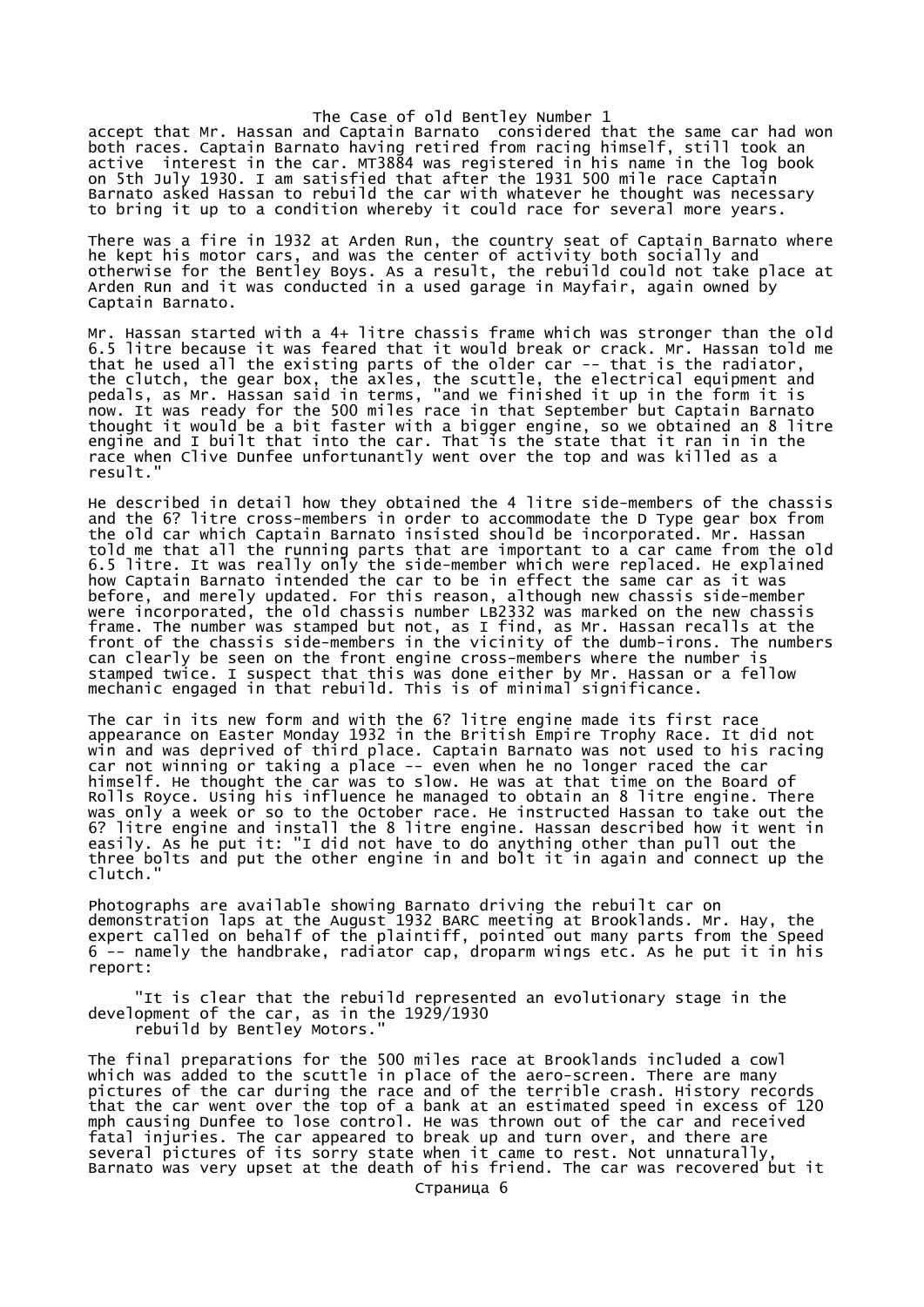never raced again.

It is at this stage that mystery and myth start to surround the car. Commentators writing many years later seem to have formed the view that the car had suffered so much damaged that it was irreparable. This may well have been engendered in part by the dramatic newsreel film record. The doubting Thomases underestimated the skill of Wally Hassan. He examined the car. He told me: "The body was of course ripped off but all the mechanics, the mechanical parts, were all perfectly OK. The RAC held an inquest on the thing and no mechanical fault was found as a cause of the crash." Later he put disarmingly: "We were just able to clean it up and we had a new body built for it, a coupe body this time." The original 6.5 litre Speed 6 radiator was put back on the car. This item was very unusual because Captain Barnato had had all the cars successes inscribed upon the radiator and insisted that the radiator was incorporated in the car in the 1931 rebuild and the 1932 repair after the crash. The significance of this gesture appears hereafter.

Mr. Hassan, being an engineer, did not go along with the name Old Number One. That was a creature of the enthusiasts and no doubt journalists and other writers of the day. He knew it by the chassis number which, as he told me, is the true identity of any car. He knew it through out as LB2332. This was the number it carried right from the beginning when he first helped to assemble it way back in 1929. His power of recollection I found to be most impressive, although I am bound to say he appeared to tire towards the end of his evidence.

To the suggestion that the 1929 car had ceased to exist in 1932 he said "Well it did not, because the bulk of the car was fitted within the new side-members so that it was the same car, same wheels, same axle, same steering column, same clutch, same gear box." He then went on to describe what prompted the change of the chassis frame. The 4.5 litre cars all broke their chassis frames, one during the Le Mans race, one on the way home between Le Mans and Dieppe and one on the road from Newhaven to Cricklewood. This caused some anxiety. He also gave more details of his instructions, which were to put together as many parts of the first car, the 6.5 litre car, as possible within the two new side-members. They knew it was going to be used in the 500 miles race later that year and that they should build the car accordingly.

As he said in terms: "It was never the intention that it should be a new car. It was just the old car with new side-members which we had had problems with previously with them cracking. We took the best steps we thought possible to put the strongest chassis in. All the other parts were ex the body that had become known as Old Number One: engine, gear box, clutch, radiator, brakes, axles, all the sort of stuff which go together to make a car." He estimated that between 90 and 95% of the 1930 car went into the 1932 car. In the light of Mr. Hay's and Mr. Guppy's evidence I consider that this is an over estimate and the percentage was more likely to have been 70%, which was reduced when the 8 litre engine was substituted for the 6? litre engine. This engine change did not require substantial modification to the chassis frame, gear box or axle.

The increased engine capacity was achieved by larger bores with the same piston stroke within the 6? litre block. The inlet and exhaust sides were changed but I was shown at the view how this was achieved by simply swinging the 8 litre engine through 180 degrees before offering it to the chassis frame. Mr. Hassan also explained how later he was invited by Barnato to build a Bentley Special using the old 6? litre engine. This was known as the Barnato Hassan Special and became famous in its own right. He also created the Pacey Hassan which, along with the Barnato Hassan, plays no part in this case.

In cross-examination he was asked about his book and how he had, when putting into writing his memories and career in a book called "Climax in Coventry" -- he was asked about the period of history of the car when he received his instructions from Captain Barnato. I shall not quote all the passages; only those I consider of particular relevance. He said at pages 29:

 "At first there was no suggestion of my building a special track car for Barnato. I simply maintained his road cars whenever they were based at Arden Run and concentrated on preparing and developing his racing Bentley. The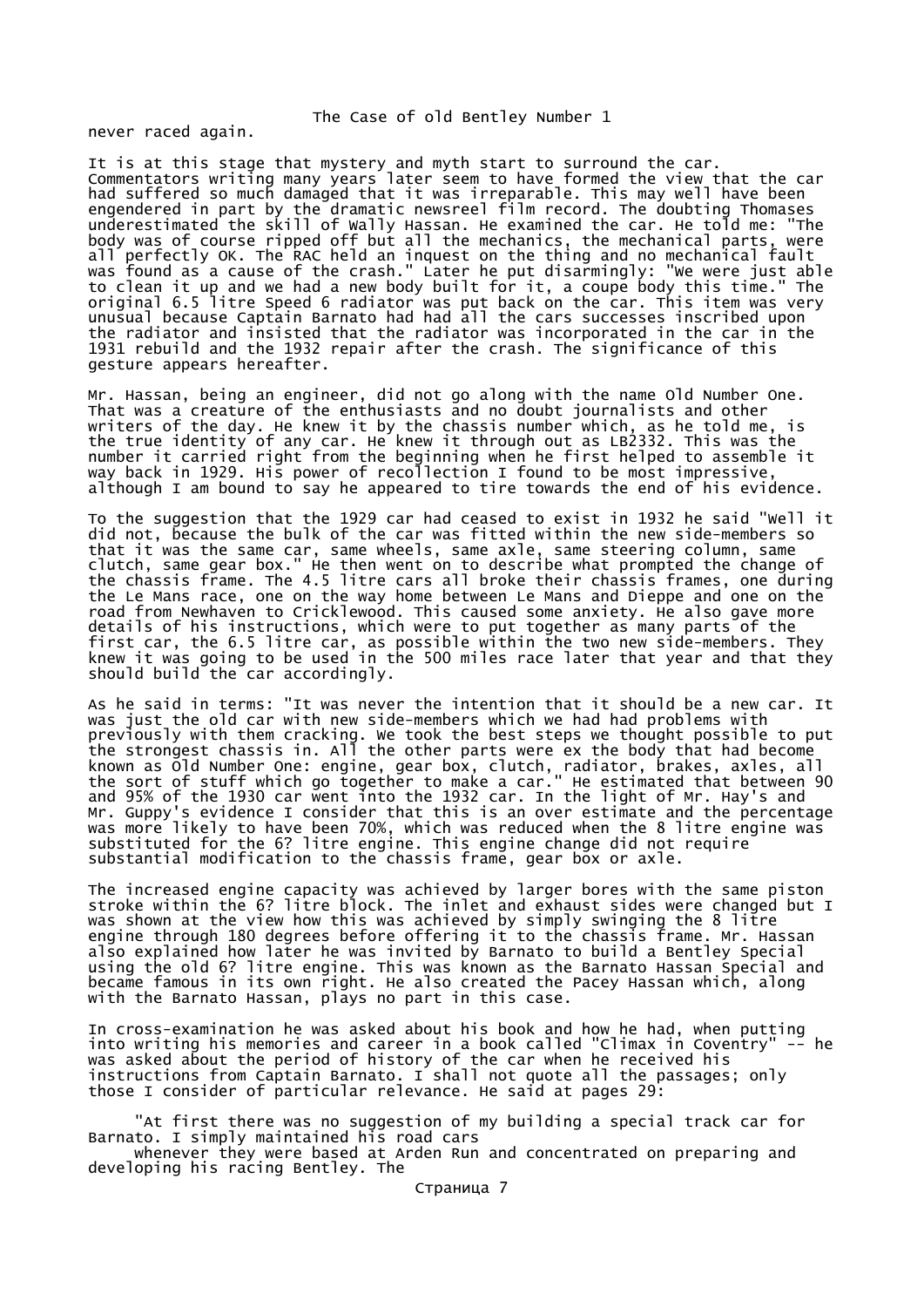first car was the old Speed 6 which had brought Barnato so much success in the works team. He had all the

 successes he had gained with it engraved on the radiator. It had become his own property and in October 1931

 he took it to Brooklands for the 500 mile race, where Jack Dunfee and Cyril Paul were to drive it.

He then goes on to describe that race.

Later he was asked, reference bundle 3, 207A, why he wrote the following passage:

 "Eventually we decided to retire the Speed 6 Old Number One and build a special track car, although the

 decision was rather forced on us when Jack Dunfee took it out in the Empire Trophy Race early in 1932 and

 brook its crankshaft. Now I won't say that this sort of breakage was unheard of, but for it to happen to a Speed 6

 meant that the car had endured rather a lot of flat-out motoring. You could forgive it almost everything, though,

 because it had won a lot of races for Barnato and a lot of prestige all around. The new car was to be a purpose

 built racer and it was here that I put my idea to work on an entire car design for the first time. We had

 encountered chassis frame troubles on Old Number One so we decided to start with the strongest possible

 chassis. Although the 4 litre Bentley never had much of a reputation as a production car, its very strong frame,

 being a shortened version of the 8 litre, seemed to me to be ideal for the job.

 At first we put the rebuilt 6? litre engine out of Old Number One into the new car but it wasn't fast enough and

somehow Barnato was able to get an 8 litre engine from Rolls Royce. The 8 litre engines were very rare by then

 so it needed considerable influence to get one out of Bentley's new owners.

Mr. Slowe would wish me to emphasize the words "retire", "build a special track car", "the new car was to be a purpose built racer" and "entire car design. We decided to start with the strongest possible chassis", and later "At first we put the rebuilt 6? litre engine out of Old Number One into the new car".

Later he also uses expressions such as "the new track car was down through the trees on the entrance below" referring to the crash when the car had come to a standstill, and later "Barnato kept what was left of the car for some time and did nothing with it. Then eventually he decided that it should be rebuilt as there was not a lot of damage." There are other passages, notably where he seems to suggest that the car which was built which finally incorporated the 8 litre engine and which was entered for the race in 1932 at Brooklands in which Dunfee was killed was in fact a new car and not a continuation car of the 1929, 30 and 31 seasons.

I have had to consider that matter with great care. Mr. Slowe, if I may say so, dealt with the matter very delicately but tellingly in cross-examination, but at the end of the day I accept Mr. Hassan's explanation. He was merely talking into a tape recorder for the purpose of a book which was being produced or "ghosted". From this I infer that the matters were perhaps ghosted or he was assisted in writing those matters. Even those passages which suggest that must be read alongside the evidence which he gave.

I am satisfied that when he was giving his evidence his recollection was crystal clear and he was trying to help me as much as he could. If he could not remember anything he was frank enough to say so. I do not find those passages sufficient to impugn his integrity. He was a most careful and impressive witness and I accept his evidence implicitly.

Subsequent History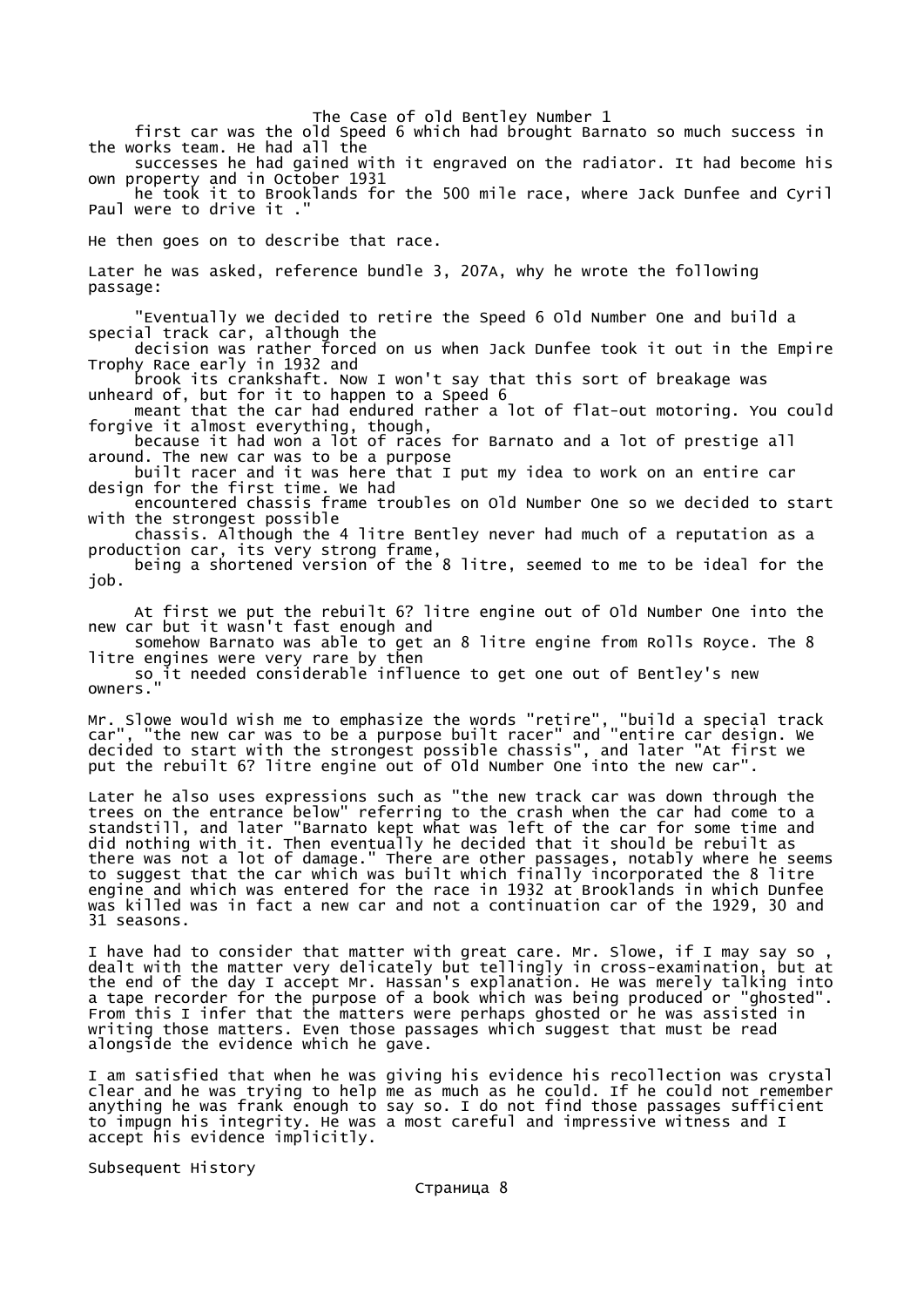The subsequent history of the car can be summarized as follows. Following the 1933 rebuild it was fitted with mulliner fixed head coupe body. Captain Barnato drove the car as a road tourer in this country and in the United States. There was trouble trying to get fumes out of the car. Apparently even Wally Hassan could not cure that defect. In 1936 he sold it to a Major Hartley-White who sold it back to Captain Barnato and in 1939 the car was acquired by H.M. Bentley. In 1957 the car was acquired by a Michael Quinney. He and Alan Paget rebuilt the car with a two-seater body. In 1960 the car was purchased by a Mr. J. Ward in Lincolnshire. He sold it in 1966 to David Tunnick in the United States. In 1988 the car returned to the United Kingdom when it was offered for sale on the 5th December 1988 at Sothebys. It was not sold and the car passed to Stanley Mann, a celebrated vintage car dealer and then to Edward Hubbard.

Based on all this data and information, it is Mr. Hay's considered opinion that none of the 1929 Speed 6 survives with the exception of fittings which is impossible to date. Of the 1930 Speed 6 he believes that only the following exist on the car as it is now, namely pedal shaft, gear box casing and steering column. Of the 1932 car, the 4 litre chassis and 8 litre engine form in which it was involved in the fatal accident, he believes that the following exist: the chassis frame, suspension (i.e. springs, hangers, shackles and mountings), front axle beam, back axle banjo, rear brakes, compensating shaft, front shock absorbers and mountings, the 8 litre engine, some instruments and detailed fittings.

On this analysis, and having examined the car as it exists today after Mr. Hubbard's rebuild of it, he has come to the conclusion that this car is a direct descendant of Old Number One Speed 6, the car that won at Le Mans in 1929 and 1930. The car has been rebuilt several times to reach its present form but has a continuous documented history from 1929. He is surprised why its identity is in question and he fails to understand how anybody could seriously argue that this car is not, by its continuous history,

Old Number One. As he put it: "there is most certainly no other car that has any claim whatsoever to be Old Number One." Thus we have the expert evidence of the historian. It is supported to a great extent by the evidence of Mr. John Guppy, the mechanical expert. He has over 30 years' experience as a mechanical expert which extends to Bentley motor cars. He received instructions from his later father who was the racing mechanic to the well known Tony Rolton and Red Parnell who were both amongst the leading British racing drivers of the post war period. He was a partner in the Mckenzie, Guppy & Sons which were universally acknowledged to be the leading repairers of Bentleys manufactured between 1919 and 1931, and sometimes known as Vintage or W.O. Bentleys. He served an apprenticeship with Mckenzie, Guppy &Sons and for the past 25 years he has been a freelance specialist in the restoration and race preparation of Vintage Bentleys and historic racing cars.

During that time he has maintained and repaired vintage cars of various leading Bentley exponents, and he gave names. During the course of such work he has become familiar with the design work of Walter Hassan. His experience also extends to having rebuilt the Pacey Hassan car twice and he has race-prepared the Barnato Hassan car which is still in existence. He is thus familiar with Hassan's work and considers it to have various recognizable characteristics. Hassan's experience, knowledge and ability coupled with exceptional connections allowed him to create three outstanding competition Bentleys during the 30s. The first of these was the car known as Old Number One, as well as the Pacey Hassan and the Barnato Hassan.

Hassan's vast experience, gained through direct involvement in Bentley Motors' racing programme enabled him select Bentley components best suited to his purpose and it would appear a combination of whatever parts he required. However, Hassan's cars contained relatively few adapted or modified parts. He did not hesitate to design his own components to suit his requirements.

There is also evidence from Mr. Hassan that whenever he could he always used as existing component providing it had been proved and there was no reason to suspect its integrity as a part or that it would let him down. As he put it: "I always liked to save my guv'nor money." I do not think it was merely parsimony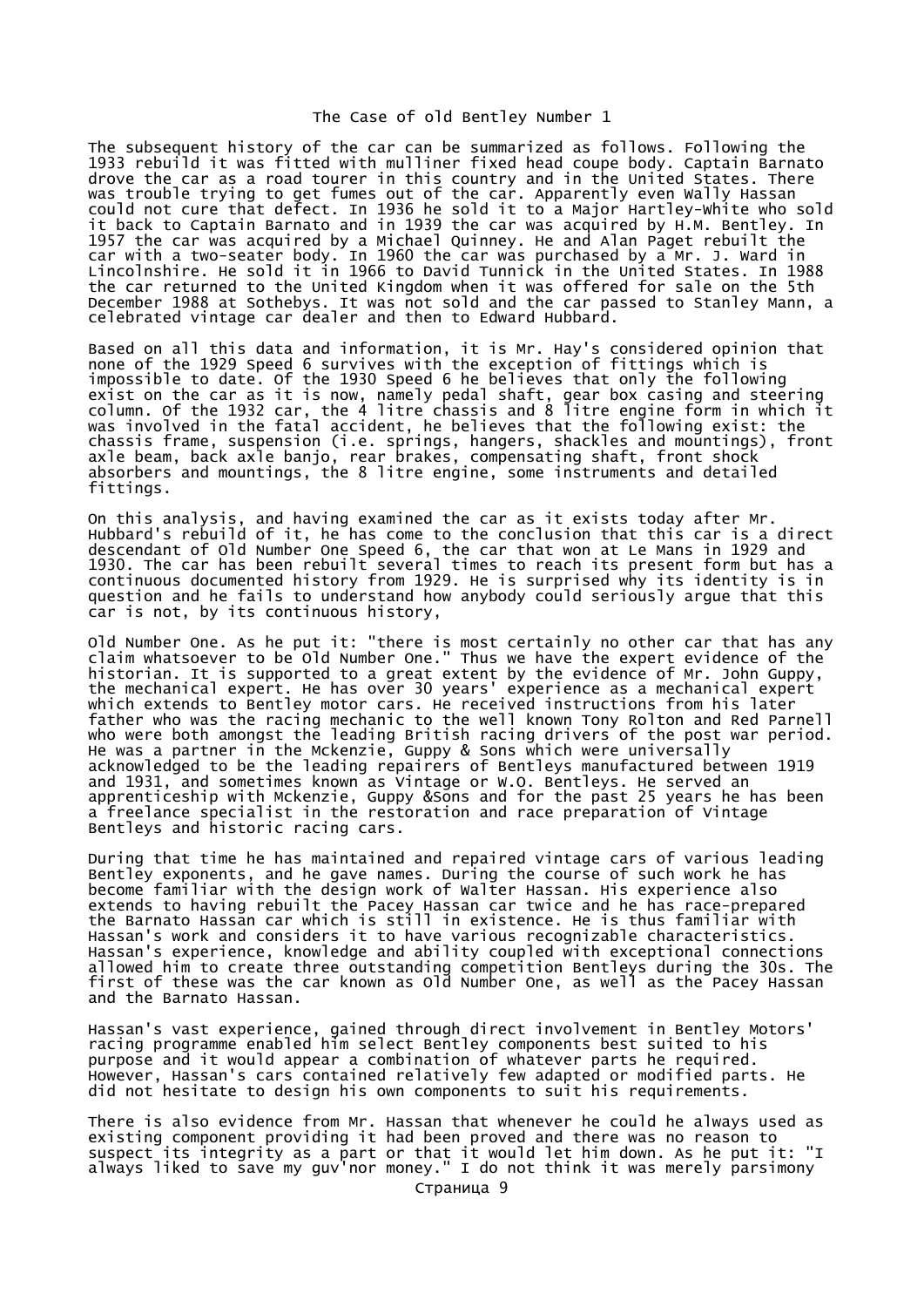The Case of old Bentley Number 1 that caused him to do that. It is the mark of an excellent engineer and his pride which will only permit him to use a replacement when the part is no longer serviceable.

Mr. Guppy went on to say that it is important to bear in mind that the purpose of maintaining a racing car is to ensure that it contains the optimum components available to enable it to win races. In the course of maintaining and repairing any racing car components would be continually examined, repaired and replaced to achieve the best possible performance and reliability. On occasions time constraints might also enforce the substitution of one component for another and the original may or may not be reinstated at a later time. In such circumstances it would, therefore, be quite unrealistic to complain that in 1990 a racing car first seen in 1929 did not exclusively consist of the original parts incorporated when the car was first built. A racing car is a continual development around a theme, and dependant upon its history might retain a greater or lesser proportion of its original parts without jeopardizing its perceived authenticity -- a word to which I shall return hereafter.

In his opinion, with regard to Vintage Bentleys it is relevant to observe that unlike a modern car, the bodywork was not an integral part and for racing purposes Bentley Motors fitted bodywork complying with the regulations for each event. This led to a situation where a car might have various bodies fitted during the course of a season's racing and bodywork being transferred from one car to another. Such changes and transfers were rarely recorded.

Having examined the car closely at the premises at Dutton U.K. Limited, and having satisfied himself that the numbers identifying the components correspond with the documentation relating to the car, he is satisfied that the chassis is stamped LB2332 and the engine is marked YH5127. As a result, he is in no doubt that the car in Mr. Hubbard's possession is the car which has historically been known as Old Number One. As he put it, "I base this identification upon this chassis which is rather unusual in that when it was rebuilt by Walter Hassan in 1931 he replaced the Speed 6 side rails with new 4 litre Bentley type side rails while retaining Old Number One's D Type gear box and related chassis cross members. I don't know of another Bentley with this configuration."

The plaintiff also gave evidence of an expert character but I do not think it right to accept his opinion on these matters, merely his description. He took me through in detail how the car was restored and produced a portfolio of colored photographs which were assiduously taken each stage of the restoration process. Mr. Hubbard has obviously spared no effort and I suspect expense in establishing the bona fides of the car and sought perfection in researching the provenance and minute details of the car, including consulting Mr. Walter Hassan when the project first started. Mr. Hassan approved of the rebuild and was no doubt proud to be driven round the Montclery Circuit a few months ago with Mr. Hubbard at the wheel.

Thus the expert evidence is all one way. It confirms that as with any other racing car the parts in the car were continually being changed. Such changes were made either because the parts were worn or because the specification of the car needed upgrading. Accordingly, the car evolved over a period of time as a continuous entity and can still properly be regarded as the present legitimate manifestation of Old Number One. As Mr. Guppy put it, "A racing car is a continual development around a theme and depending upon its history might contain a greater or lesser proportion of its original parts without jeopardizing its perceived authenticity".

The defendants did not call any expert evidence at all. No attempt was made to adduce as evidence (under the Civil Evidence Act) the views of any other experts, either dead or living. There was a hint when the case was well into its stride that the defendants might seek to call Mr. Keith Shellenburg. In the event, no expert's report was disclosed from him nor anybody else, nor was any application made. Even so, I must take account of other sources of information to which both sides referred.

Daryl Berthon is a former Secretary of the Bentley Drivers' Club. In 1935 he published the first edition of "A Racing History of the Bentley". In Appendix 1 he wrote an account of the 1931 500 miles race, stating: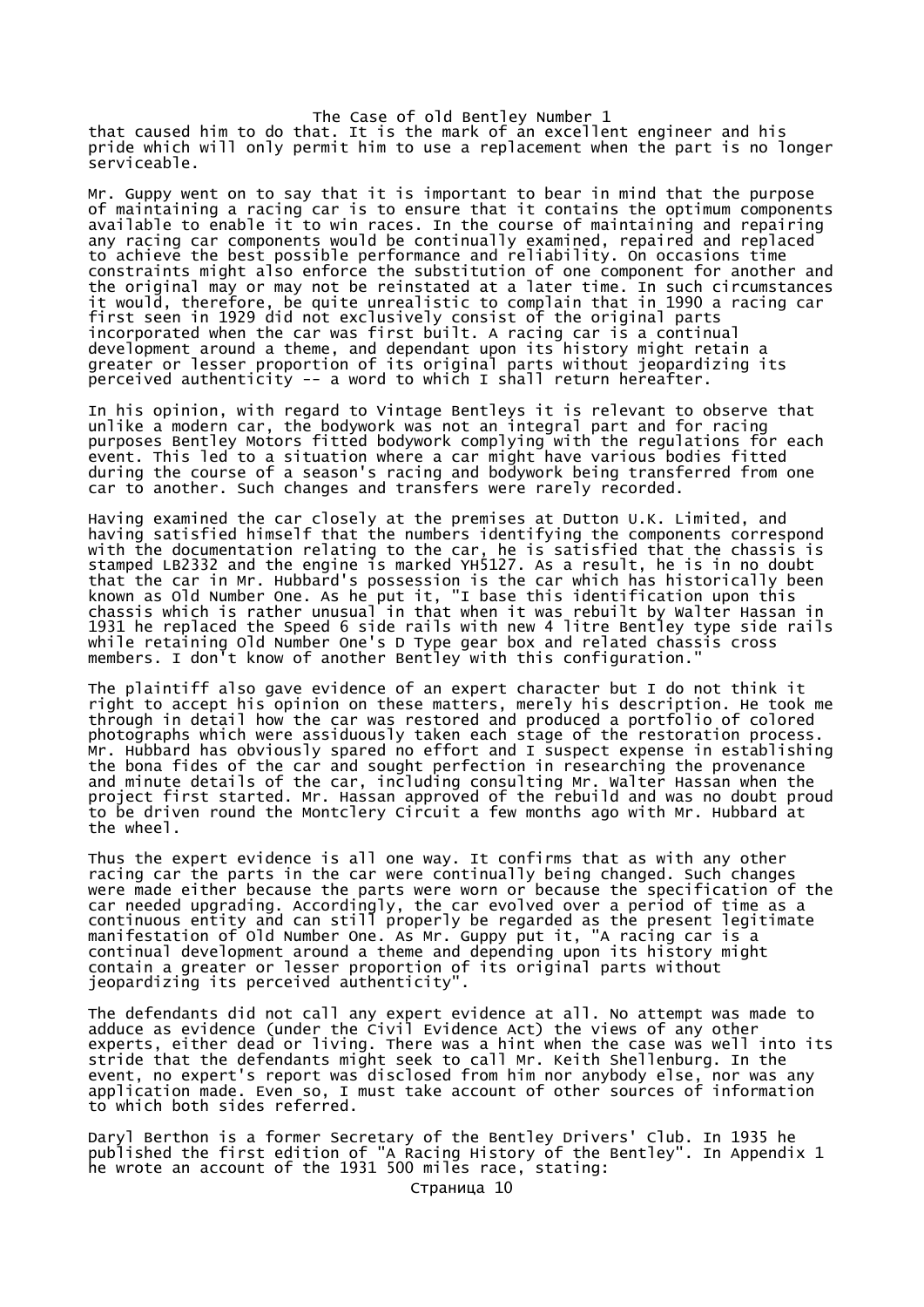"In this year's 500 miles race Woolf Barnato entered Old Number One Speed 6 No. 46 now fitted with a single

seater body and driven by Jack Dunfee and Cyril Paul."

There were then two references to Old Number One and finally

 "Old Number One crossed the line and received the checkered flag for the fourth time in its career".

I emphasize the words "fourth time"; it can only be a reference to the 1929 Le Mans, the 1929 Six Hour Race at Brooklands, the 1930 Le Mans and the 1931 500 miles race. He thus regarded the car as a continuous entity up until 1931.

In Appendix 2 he deals with the same race in 1932, the fatal race. He records:

 "For the race. . . Old Number One had an 8 litre engine in place of the original 6? litre engine and was driven by Jack and Clive Dunfee"

and later:

 "Then behind the members' hill the exhaust noise of Old Number One suddenly cut out. It was never heard again.

Thus he regarded the 1932 crash as the end of Old Number One. In the second edition of his book it transpires that he had consulted Hassan "for solving the mystery regarding the fate of Old Number One Speed 6". In Appendix 1 he records at the end of the 1931 race: "This was Old Number One's last race"

and in Appendix 2 for the 1932 race he records:

 "The Bentley driven by the Dunfee brothers in this race was not Old Number One."

These seemingly authoritative statements were the lynch pin of the defendant's case. This book was considered as the authoritative work on Bentley racing motor cars.

Mr. Hay, the plaintiff's expert, was only 22 years of age and still a student apprentice at British Aerospace when he set out to emulate Mr. Berthon. In 1986 he published his first edition of "Bentley - The Vintage Years 1919-1931". He devoted a whole chapter to the 6+ litre production and racing cars. In cross-examination he was naturally asked why, at page 92, beneath plate 192, he had written:

 "If eye teeth were a marketable commodity, Old Number One Speed 6, winner of the 1929 and 30 Le Mans,

 here seen at Barnato's country house, Arden Run, just days before the 1929 race; the No. 2 is from the 1929

 Double Twelve Race and a special cable operation with adjuster can be seen on the handbrake. Sadly broken up,

bits of the original car survive in the 4/8 litre in the States,

registration MT3464, chassis number LB2332, coach work by Van den Plas."

At page 278 he had recorded under a photograph of four Bentleys that one had survived and "the other three cars have all been broken up, i.e. including Old Number One." Mr. Hay had to concede, which he did with commendable frankness, that this was wholly inconsistent with his report and expert evidence. His explanation was that he had relied upon sources which included the respected Daryl Berthon. He also told me that he had changed his views well before he was asked to give evidence in the case. He was invited to Sotheby's to examine the car when it was in bond at Heathrow and helped to compile the auction catalogue in which his opinion that it is the same car, i.e. Old Number One, is included.

I have had to consider this matter with the greatest of care. I accept Mr. Hay's explanation and that his view had changed well before he anticipated giving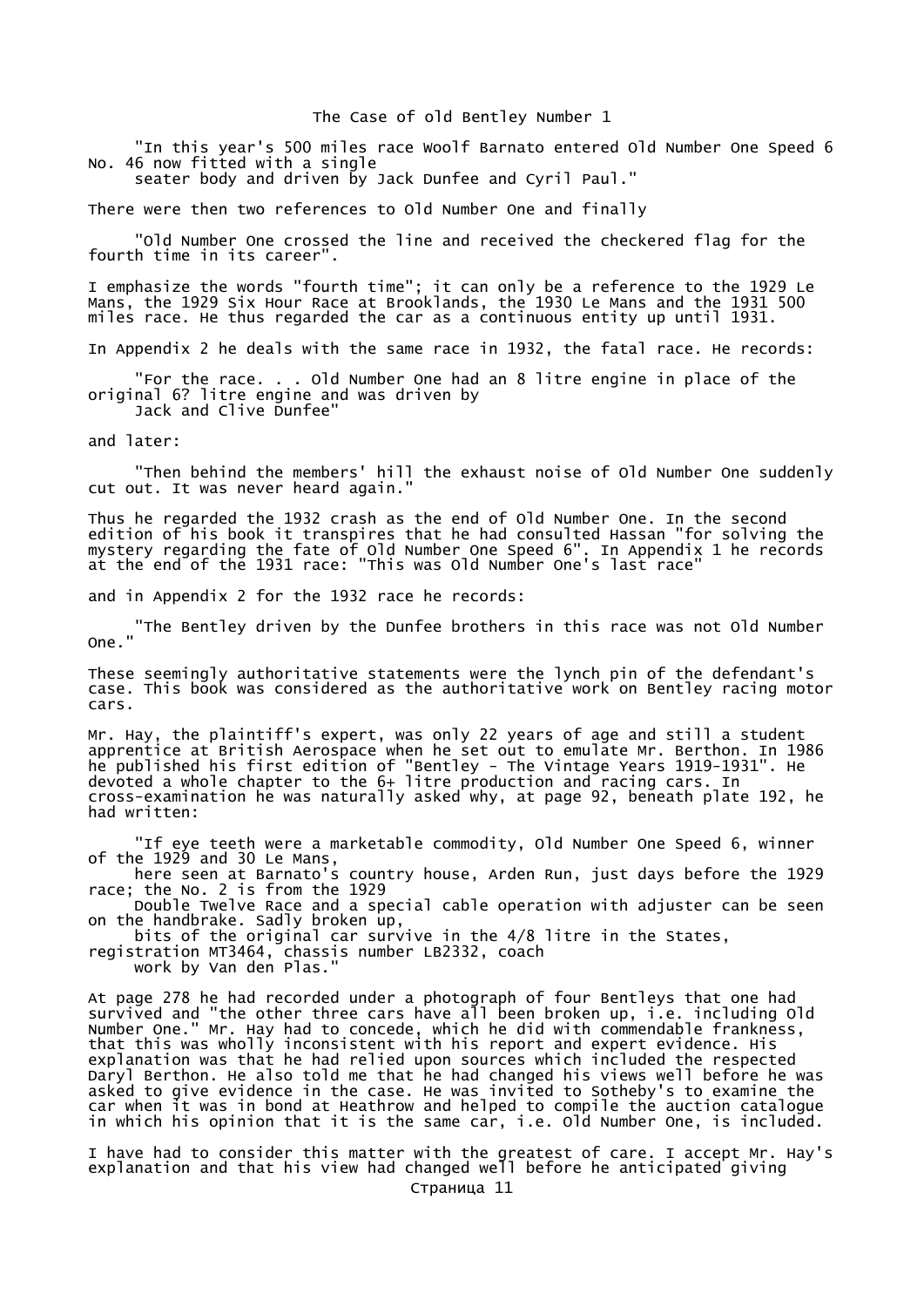evidence. I do not find that this inconsistency undermines to any significant degree the weight that I attach to his assiduous research into the history of the car and the opinion that he has expressed in his report and in evidence.

Mrs. Diane Barnato-Walker is the daughter of the late Captain Barnato. She was a surprise witness and contacted the plaintiff's solicitors of her own initiative when she read of this action in the newspapers. She was born in 1918 and was 14 years old as the time of the 1932 Brooklands crash. She was present at the 500 miles race and saw Clive Dunfee driving Old Number One, as she put it , in what she called gray primer. She was standing next to Jane Baxter, a celebrated actress of the day, who was married to Clive Dunfee. She witnessed the fatal accident.

Her recollection of the car has been rightly described by Mr. Rosen as "vivid". She had recollections of being driven by her father in the car in the grounds of Arden Run and how he used to time the car down the long drive. On the balance of probabilities, this was after it had ceased to be the property of Bentleys and had been acquired by Barnato as his personal racing car. This must have been after the 1930 Le Mans race and thus she must remember it in its Brooklands form in 1931 and 1932. However, the fire at Arden Run was in January 1932 so it is more likely that she remembers the car in that form at Arden Run in its 1931 form.

After the crash she remembers the car being rebuilt in its fixed head coupe form. She has fond memories of being collected in the car from her mother's home in North London by the chauffeur, de Holmes. He would stop at Lyons' Corner House at Marble Arch and buy her and her sister large yellow sweets which they would enjoy on the journey down to Arden Run in Surrey. It was a two-seater coupe and all three sat together in the front seat. It was very cramped. She recognized the car from a photograph. She recalls how fond her father was of the car. He treated it rather like a pet dog; he would often pat it on the radiator and say "Hello, Old Number One". Her father was deeply upset over the crash that killed Clive Dunfee, but he still regarded the car with great affection and she remembers him taking it to California.

I must, of course, heed Mr. Slowe's apt comment that some witnesses, with the passage of time, become more sentimental about the old days than actual events may warrant. I did not find Mrs. Walker such a person. She gave her evidence with great clarity and care but with evident pride and was patently trying to assist me in my task. She was, of course, of impressionable age and no doubt has great affection for the Bentley Boys whom she obviously knew well as visitors to Arden Run. She produced her cherished autograph album and I was privileged to see their entries. I have no hesitation in accepting Mrs. Walker's evidence. The importance is that so far as Captain Barnato was concerned, he regarded the car in its various forms from 1929 when it first won Le Mans until he sold it in 1936 as one single entity. It goes a long way to disprove the contention of the defendants that the winner of the 1929 and 1930 Le Mans died, lost its identity, disappeared into mere legend and myth and that a new car arose from its ashes.

As against this I have to consider Captain Barnato's letter in the Autocar in May 1943. This was in response to an article dealing with the history of the car up until 1931 and asking for information as to what happened to it after that. The inquirer had referred to it as "No. 4" and Barnato (who was by this time on war service in the RAF) in his letter in reply refers to the car in similar terms. Nothing turns on this: 4 was of course its race number in the 1930 Le Mans. Mr. Slowe relies very heavily upon this passage:

 "It was after this race (the 1930 Le Mans) that I retired from race driving. I had the car de-tuned and used it on

 the road as a sports tourer including taking it down to the South of France in the late summer of 1930. In 1931 at

 the request of Jack Dunfee, I again had No.4 put into racing trim with its single seater body from the 500 miles

 race of that year... The car's final appearance was in the British Empire Trophy Race at Easter 1932, when it was

 deprived of third place by being given the checkered flag a lap too early. After this it was found that dear old

Страница 12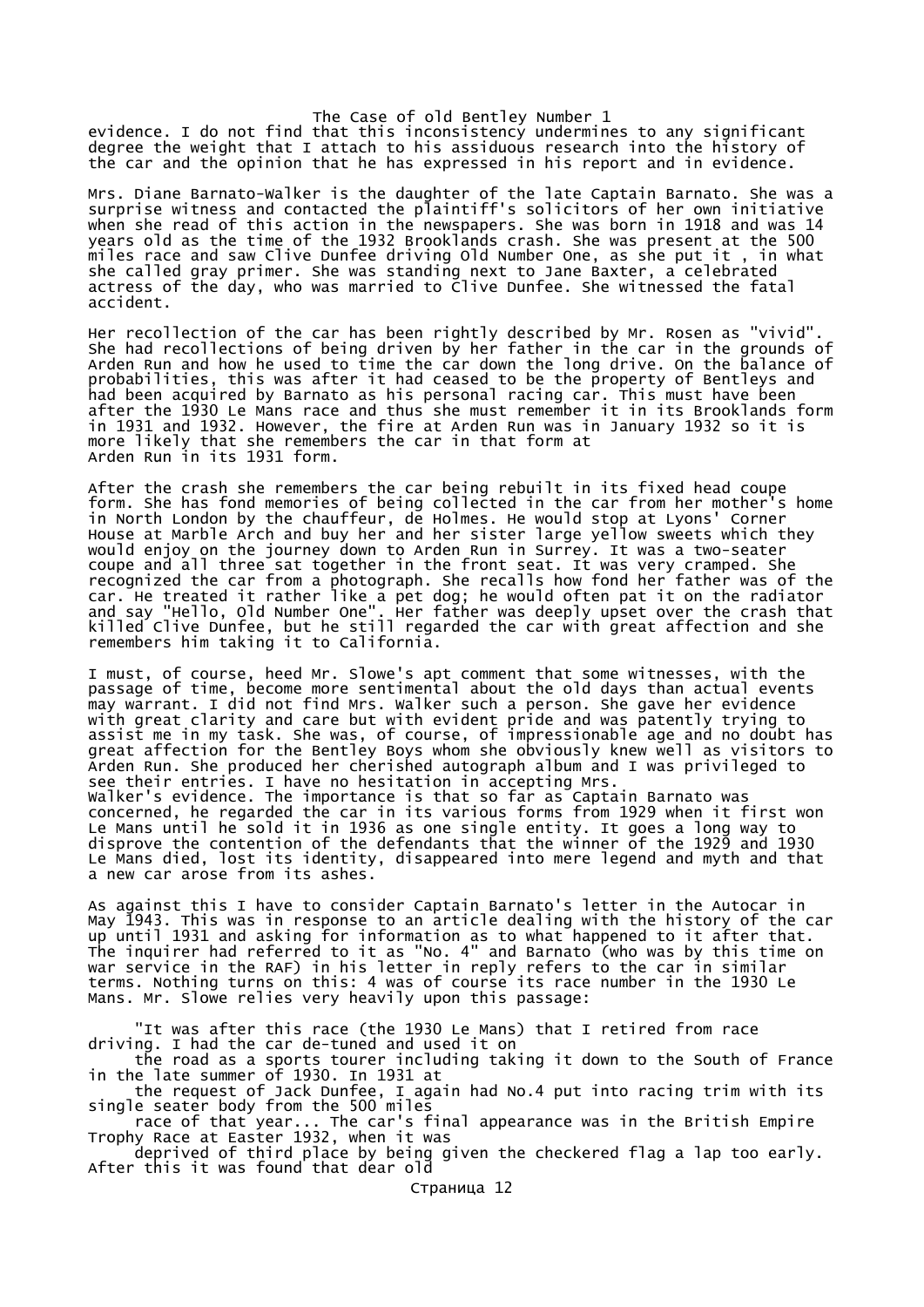No.4' had cracked her chassis frame and I decided to rebuild the car with a drop frame chassis similar to the 8

 litre for the 500 miles race. When the car was completed it was found that the extra weight of the new chassis

 reduced its performance, so an 8 litre engine was put in instead...It was in this race ....Clive was killed. I rebuilt

 the car for the road, put a coupe body on it.....the original radiator with its inscriptions I still have somewhere. This

 radiator was badly damaged when the car went over the top in the...1932 race and a new 8 litre type was fitted

 when the car was adapted for the road; in fact one might really say that the inscribed radiator is all that remains of

Old Number One." (? four)

Mr. Slowe submits that this is clear evidence that the car ceased to exist after the British Empire Trophy Race at Easter 1932. When it was found that the chassis frame was cracked Captain Barnato decided to rebuild the car with a new chassis and engine. This was a break in the continuity of the car and thus the 1929 and 1930 Le Mans winner ceased to exists for ever.

I have come to the conclusion that these submissions rely upon extracts of a letter taken out of context and which contain material inaccuracies. The letter as a whole relates to the history of the one and only car from 1929 up until he sold it in 1936. He makes it clear that it was his decision to rebuild the same car. He did not let it go into limbo, nor did it cease to exist. More importantly, he regards the car which raced in the British Empire Trophy Race at Easter 1932 as the same car that had won all the previous races back to the 1929 win. It also refers to the fact that it was racing with its old chassis and the 6+ litre engine in both 1929 and 1930 Le Mans races.

But in this regard I think his recollection with the passage of time was at fault. I accept Hassan's evidence that the car had already received the 4/8 litre chassis and it raced with the 6+ litre engine on the new chassis, and this must have been at the Empire Trophy Race 1932. Thus Captain Barnato was mistaken in saying the chassis and the engine were installed after the Trophy Race. I find as a fact by the time of the 1932 Empire Trophy Race it had its new chassis but was still racing with its old 6+ litre engine. That is why, probably, it was only in third place and explains why Barnato wanted it "hotted up" with a bigger engine in preparation for the 500 miles race in October.

When he refers to the "inscribed radiator as all that remains of Old No.4" he is literally correct. The engraved radiator was on the 1930 Le Mans car. I accept Hassan's evidence that it was still in the 1931 car when it raced at Brooklands and was incorporated into the 1932 rebuild after the fatal race, and I infer that it was probably still on the car when it went off the track in the fatal race. I find on the balance of probabilities that Hassan put it back on into the car after the crash and Captain Barnato removed it before he sold it in 1936. I see this as a deliberate, perhaps even sentimental attachment of Barnato to the car, yet indicative that he regarded the car between 1929 and 1932 throughout its four seasons of racing as one and the same. It may be that the radiator still exists. If so, it would be wonderful if it could be discovered, refurbished and reunited with the majestic motor car I saw in Lincoln's Inn; it would be its crowning glory.

In the course of cross-examination Mr. Hay was asked to consider propositions set out by Mr. Hugh Young, a well known enthusiast in his field. He postulates three tests for the integrity of a motor car. They are contained in a series of letters which I need not read at length save that in a letter dated 17th November 1989 he suggests that three tests to be applied are:

- 1. Historical continuity;
- 2. Physical originality; and
- 3. Owner's intent.

In answer to Mr. Slowe he accepted that those were three reasonable criteria to apply when trying to assess the provenance of a motor car. Applying them to the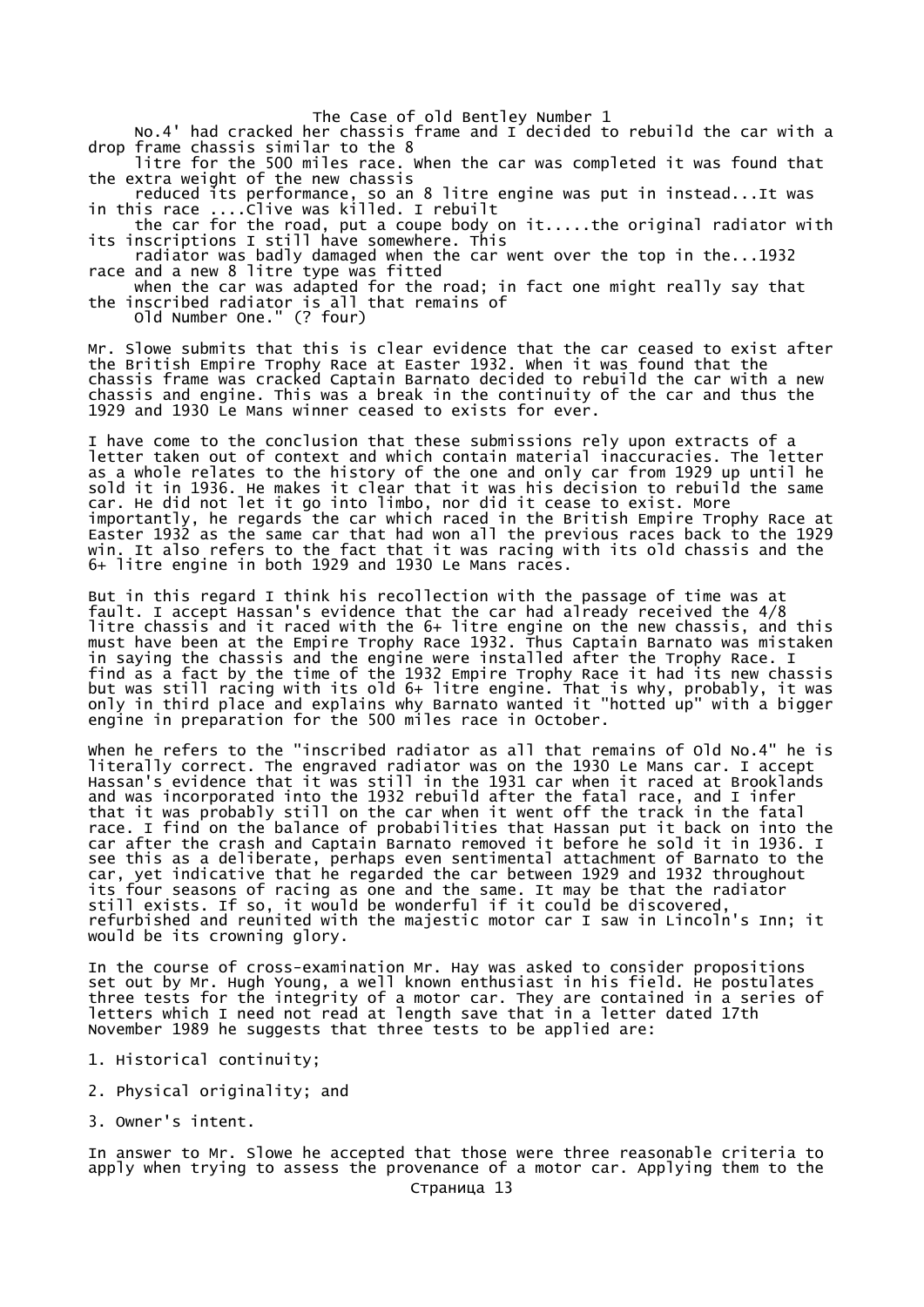car in question he was satisfied that the historical continuity test could be passed with 100%; in other words it was unbroken and that was sufficient to establish the integrity of the car, bearing in mind that this is a racing car.

As to physical originality, he frankly conceded that the car which was produced failed this test "dismally". It cannot by any stretch of the imagination claim to be the physical original of the winner of any of its races. This could only have been established when it drove across the winning line at the end of each race, or possibly when it was being driven back through France by the mechanics to Cricklewood before it was stripped down either in 1929 or 1930, or indeed after any of its other races.

As to owners intent, Mr. Hay did not think much of that as a test and attached very little importance, if any, to it in the context of the car. I take a slightly more generous view of that aspect. Intent of itself would of course be nothing. It may be the owner's or creator's intent to preserve the continuity of the car by building a replica, but that would in itself not make it a genuine car or authentic. However, in this case I think there is sufficient evidence for me to draw the inference that nothing that Captain Barnato did or said, or any of the contemporary evidence can be said to be inconsistent with an intent on his part, a desire on his part to preserve the continuity of the car in his own memory and in others'.

In somewhat strange circumstances, the original logbook was produced in court. It had fallen into the hands of a Mr. Llewellen who apparently had built a car around the registration number and sought to register it. The DVLC initially granted the request but it came to the notice of the Bentley Drivers Club. Their authentication committee reconsidered the matter and recommended to the DVLC that Mr. Llewellen's car should be de-registered and that it was appropriate to re-allocate the number to the car which was in the process of being rebuilt by Mr. Hubbard. The logbook and its continuation show a continuous history for the car between its first registration on 24th April 1929 until March 1939. The chassis number is shown throughout as LB2332. The engine number is shown as having been changed from LB2336, the 6.5 litre engine, to YH5127, the 8 litre engine.

The logbook also faithfully records the body changes and the change of the color from green, when it was first entered as a Bentley team car for the Le Mans race when the cars carried the traditional British racing green, to the maroon and black personal colors of Captain Barnato after the 1932 rebuild. Thus so far as the registration records are concerned the history of the car is continuous throughout its vital period of 1929 through to 1932 and thereafter to 1939 without a break.

There is no dispute that the car that Mr. Hubbard acquired from Stanley Mann was the car that can be traced from the car that Captain Barnato sold to Major Willard-White in 1936. Mr. Slowe submits that this record does not help to resolve the dispute as to weather or not a new car came into existence in the first Hassan rebuild. In a sense he is correct, but I have no doubt that those responsible were of such integrity that if a new car was created they would have recognized the necessity of surrendering the old registration documents and seeking a new registration for the new creation. This was not done.

The Bentley service records also show the car having a continuous history between 1929 and 1938. This series of documents carries less weight with me. I think Mr. Slowe is correct when he says that I should be slow to draw any inference in favor of the car when it is clear that the determining factor for the records is the chassis number which heads the records. Even if a new car had been created with a chassis upon which the old number was inscribed, the service records would have been identical. I think he is also right when he submits that as the racing shop records are no longer in existence I should attach even less weight to the Bentley records. To this extent the sub-structure upon which Mr. Hay's case is founded is weakened, but in my view not to any material degree.

I derive some assistance from some of the contemporaneous reports and documents from outside sources. In a letter dated 17th September 1931 Mr. Nobby Clark, who was in charge of racing shop, wrote to a gentleman in New Zealand about other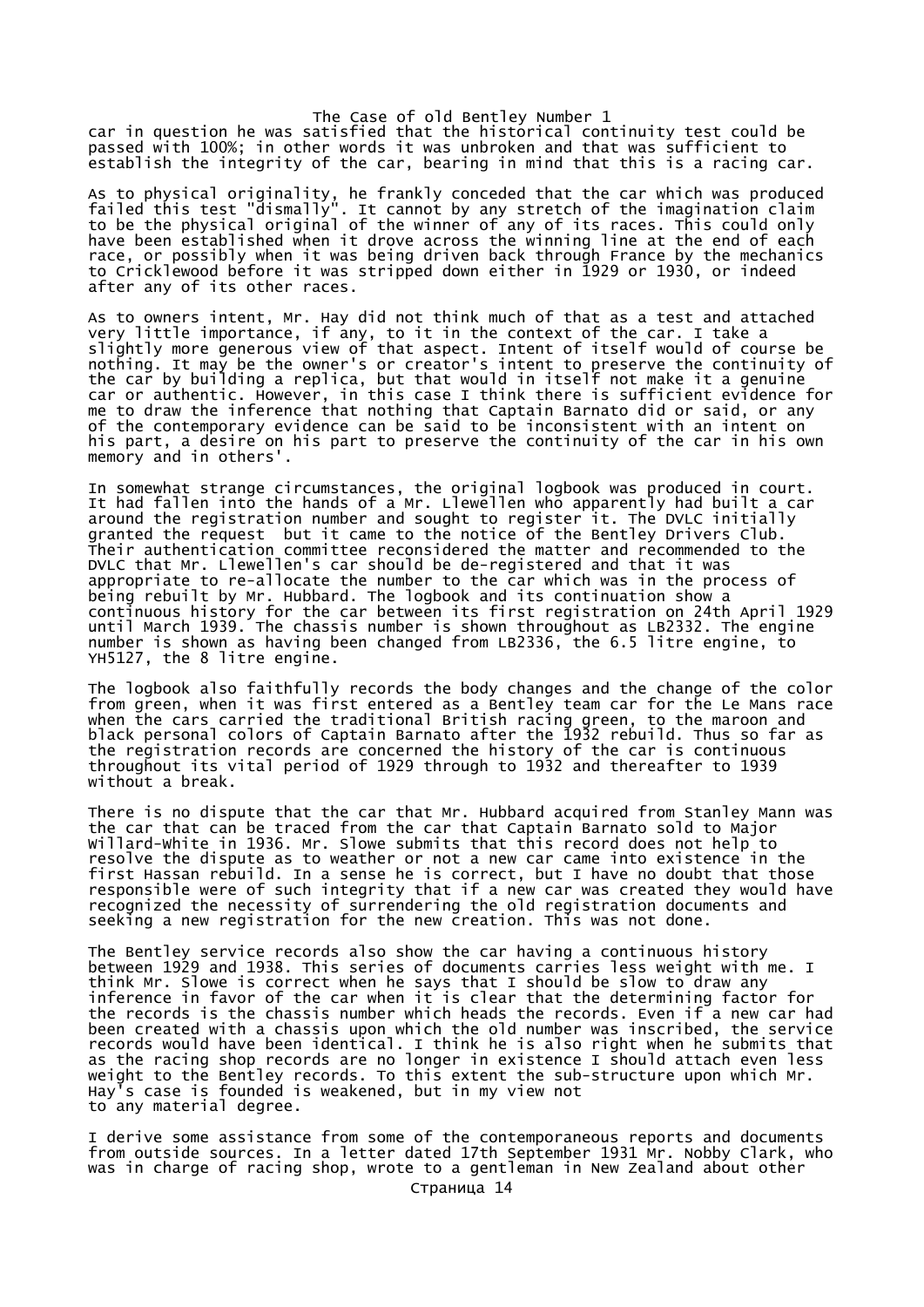Bentley motor cars and having announced the sad fact that Bentley Motors Limited were in voluntary liquidation, went on:

 "As a matter of interest, Captain Barnato has entered his old Le Mans type 6? litre for the Brooklands Racing

 Drivers' Club 500 miles flat out race in October. (That must mean 1931) We are preparing the car in the

department here."

Thus Mr. Clark from his important position regarded the car that was being prepared and entered for the 1931 500 miles race as the car that had previously won Le Mans. This is totally inconsistent with the defendants case that the old car was destroyed and that a new car was being created. This letter is more consistent with the general attitude of the racing car fraternity including the drivers and the engineers' view that racing machines moved from race to race. "You repair and race," as Mr. Hubbard put it. I would add one gloss: you repair, research, develop and race.

The new parts incorporated into the rebuild did not destroy the old car but was part of the process of development of its racing career which, in the case of the car in question, was over four seasons and but for the fatal accident would have continued thereafter.

Three days after the crash the Motor Magazine published a long and graphic account of the 500 miles race. The significance of this report for the purpose of this case is two-fold. First, the author records that "Clive Dunfee was driving Old Number One, a

Bentley with a famous record which had been fitted for this race with an 8 litre engine instead of the original 6? litre power unit." This comment carries considerable weight with me. It is highly unlikely that if the historical continuity been broken, the contributor to such a prestigious magazine would have described the crashed car in such terms.

Secondly, however, there is a passage which reads:

 "Still the fastest 500 miles race in the world, it might have been won at record speed but for the tragic accident in

which Clive Dunfee lost his life and one of the fastest cars in the race was wrecked for ever.

Mr. Slowe relies upon this remark to show that the car ceased to exist. However, this was only three days after the race and before Wally Hassan had made his vital inspection and made the decision that it was only superficially damaged and that a rebuild was possible. I must also bear in mind that the defendant has never seriously contended that the 1932 post-crash rebuild was not a rebuild of the 1931 Brooklands car.

The East London Despatch, published in South Africa some weeks later, contained a report of the race and a tribute to Clive Dunfee:

 "The particular Bentley which crashed to ruin on September 24 was the famous Old Number One which won the

 500 miles race in 1929. Owned by Woolf Barnato who has since given up motor racing, it was fitted with an

 entirely new engine for this year's race. The old veteran was resuscitated once to often."

I must be careful not to regard this report as supporting the plaintiff's case. However, it is wholly inconsistent with the defendant's contentions. Likewise, in the Times report of 26th September 1932, on the Monday after the fatal accident on the previous Saturday, it is reported:

 "Mr. Dunfee had much experience of the car he was driving when he was killed. In partnership with Mr. S.C.H.

Davis he drove it into second place in the 500 miles race in 1929 when it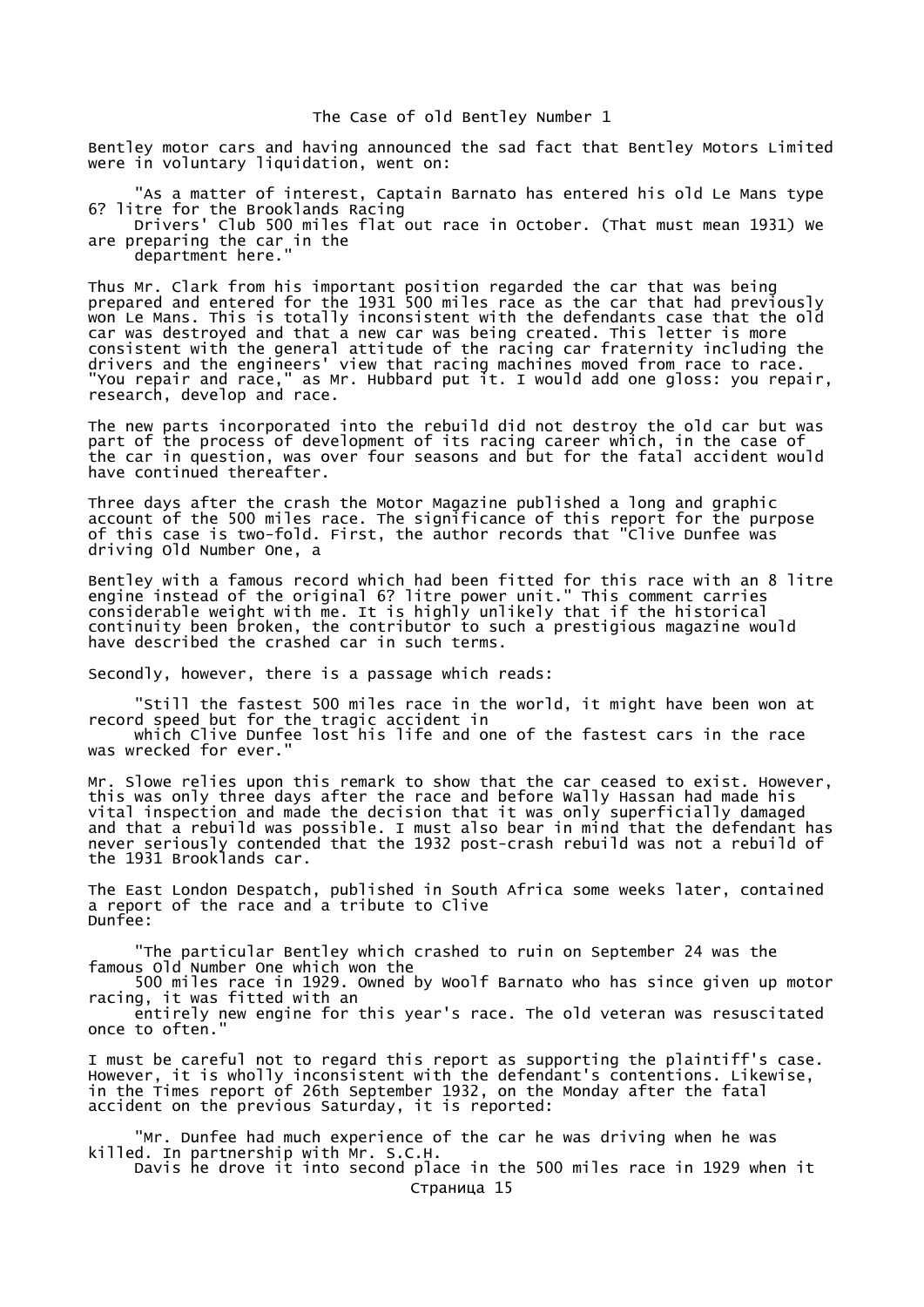The Case of old Bentley Number 1 was fitted with its original 6 litre engine. The car won the 500 miles race last year in the hands of Jack Dunfee and Cyril Paul. For this year's race the car

had been fitted with an 8 litre Bentley engine."

Research has revealed that the Times reporter was Maynard Greville, a much respected commentator. These two articles again reveal the contemporary perception of the car, namely that it was the same car that had raced in 1929 and 1930 and again in 1931 and for the last time in 1932.

Mr. Slowe relied upon the sales particulars published by Jack Barclay Limited when the car was offered for sale in 1936. There is a reference to the engine number and the chassis number and the registration number, and rather beguilingly (secondhand)". It is described:

 "A special chassis built for Captain Woolf Barnato modified in 1932, 1933 and later.

There is no reference to the car as the 1929 or 1930 Le Mans winning car. Nor is there a reference to the fact that it was the car which was driven by Clive Dunfee when it crashed and he was killed. There may well have been good reasons for Jack Barclay not to divulge the previous history of the car, particularly the fact of the crash, when he was offering it for sale. I therefor attach no importance to it whatsoever.

Equally, I attach no importance to the fact that Michael Sedgewick, the curator of the Montague Motor Museum, wrote to the editor of the Standard in 1960 to the effect that Old Number One had been completely written off in a tragic crash at Brooklands in 1932. He later consulted with Mr. Ward, who by this time had acquired the car and subsequently wrote that he was misinformed that the car had been rebuilt after the disastrous crash. He went on to say:

 "There is no doubt whatsoever that the car now owned by Mr. Ward is none other than Old Number One and

this has been confirmed by the Bentley Drivers Club."

Mr. Sedgewick was not called to give evidence, nor was his evidence put under the Civil Evidence Act. There is no evidence that he examined the car and he appears to have formed his revised view merely on what Mr. Ward told him. It was in Mr. Ward's interests to convince Mr. Sedgewick that he in fact owned Old Number One. Accordingly, I decline to put this correspondence in the scale on either side, save that it does confirm the defendant's contention that there was an informed body of opinion that the car was completely written off as a result of the 1932 crash.

I am satisfied that this body of opinion was totally misinformed and was totally unaware of the restoration work carried out by Wally Hassan which is now generally accepted as having restored the pre-crash car. In the course of evidence I was referred to many other articles and I have only picked out those which I consider to have been of any assistance to me when reaching the conclusion that I have.

### Conclusions

I am satisfied that the car which was the subject matter of the contract for sale on 7th April is the Bentley known as Old Number One. The car can properly be refereed to as Old Number One. This is borne out by the logbook, the Bentley service records, the Bentley Drivers Club register, the evidence Wally Hassan, the evidence of Mrs. Walker, the evidence of Mr. Hay, the evidence of Mr. Guppy and the application of Hugh Young's criteria.

The name has been used to describe a particular racing Bentley in a succession of forms from its first registration, its first appearance in the Double 12 race at Brooklands in 1929 and successive races at Le Mans, Brooklands and other locations until it crashed, and thereafter when it was rebuilt in 1932.

I find that thereafter it continued to be known as and was properly called Old Number One, until its reappearance in the United Kingdom in December 1988 and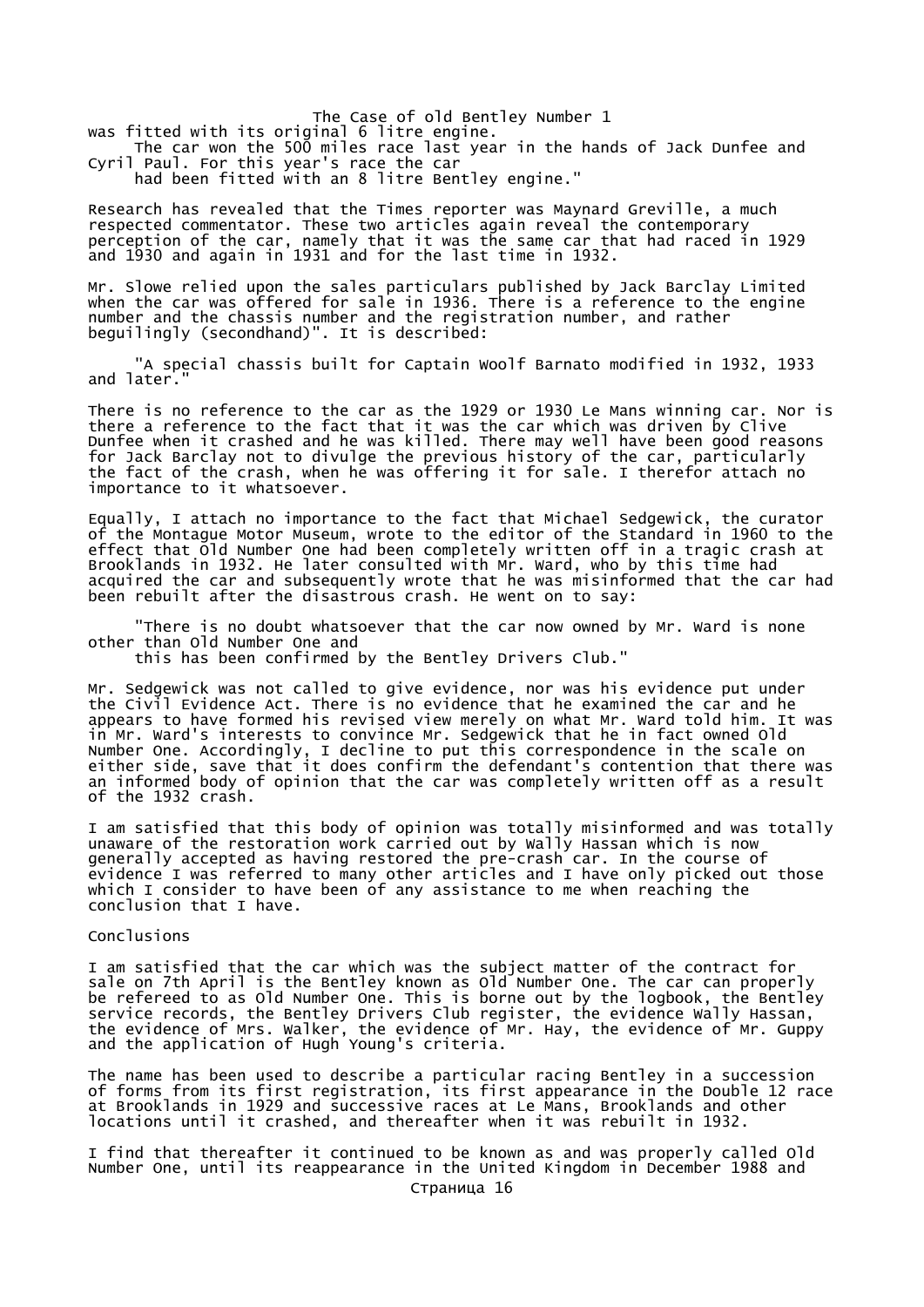The Case of old Bentley Number 1 its purchase by Edward Hubbard. I also find that the plaintiff has faithfully, sympathetically and accurately restored it to its last known racing form, i.e. the form it was in in Brooklands in 1932 when it crashed. There has been no break in its historic continuity from the time when it first emerged from the racing shop in 1929 until today.

#### CLASSIFICATION

These findings are capable of further refinement and I turn to consider the car in the light of Jenkinson's classifications which were referred to in evidence and which are considered by many to be authoritative and helpful. For reasons of time and space I need not set out the original text of classifications. I consider only the relevant classification.

The car is not and cannot be considered to be, or be known properly as the "original" car which won either the 1929 or 1930 Le Mans. It would have to be composed of the same parts with which it left the racing shop or replaced by identical parts over the period of its existence, or the form for which it was prepared for the start of either race, or the form it was when it won. Degrees of originality, such as "nearly original", "almost original" or "completely original" have no meaning in the context of this car. It could properly only justify the description of "original" if it had remained in its 1929 Le Mans or Double Twelve form, even though such thing as tires, radiator, fuel tank had to be replaced (more than once) due to the ravages of time or use.

It cannot properly be described as "Genuine" Old Number One. This is a broad and practical description but more befitting a racing car which has had an active continuous life with no occasion when it disappeared into limbo or changed its character in any way. Old Number One has had a continuous life. It has never disappeared into limbo. It is arguable that it changed its character when after the 1932 rebuild it had a fixed head coupe body and it was used for touring in the United States, or later when it underwent its Mark Quinney transformation to the sorry state in which the plaintiff first saw it.

It cannot properly be described, as the defendants in effect contend, as a mere "resurrection" (another of the Jenkinson descriptions). Neither after the 1931 rebuild nor after the crash in 1932 did it reach the end of its useful life. The car in its then form (on each occasion) did not die, was not abandoned nor cannibalized, nor gradually dismantled and used as a source of spare parts for other cars. It did not reach the stage that such components as existed were gathered together to form the basis of a new car "from the bare bones or ashes of the original another one appeared . . . a resurrection from the dead, or from the graveyard". In 1930, 1931 and 1932 I am satisfied it was rebuilt substantially from its component parts and remained throughout a living entity.

Even the defendants have not suggested the car was merely a "reconstruction" after the 1930, 1931 or 1932 rebuilds or in its present form. This expression is meant to cover a car which stems from a single original component, or a collection of components from a variety of cars and where there is little left of the original racing car except its history and its character. The defendants have not really attempted to stigmatize the car in that matter.

Can it be said that the car bearing the plates MT 3464 which I saw in Lincoln's Inn gardens, can properly be described as "authentic"? That description or classification of Jenkinson requires some careful consideration. (Quote the definition "authentic") It is true that it has had a checkered career, through no fault of its own. It was given a clean bill of health after the 1932 crash. It has, however, never disappeared from view. The entity or sum of the parts has always existed in some form or another and has now been put back to a specification that it was in at some known point in its history, namely the start of the fatal 1932 Brooklands race, with the exception of the color and possibly the detail of the rear suspension.

If anything, this car seems a better example of authenticity than that cited by Jenkinson. Here the entity which started life as a racing car never actually disappeared, so that the results of all the labors can justifiably be described as "authentic". At any one stage in its evolution it had indubitably retained its characteristics. Any new parts were assimilated into the whole at such a